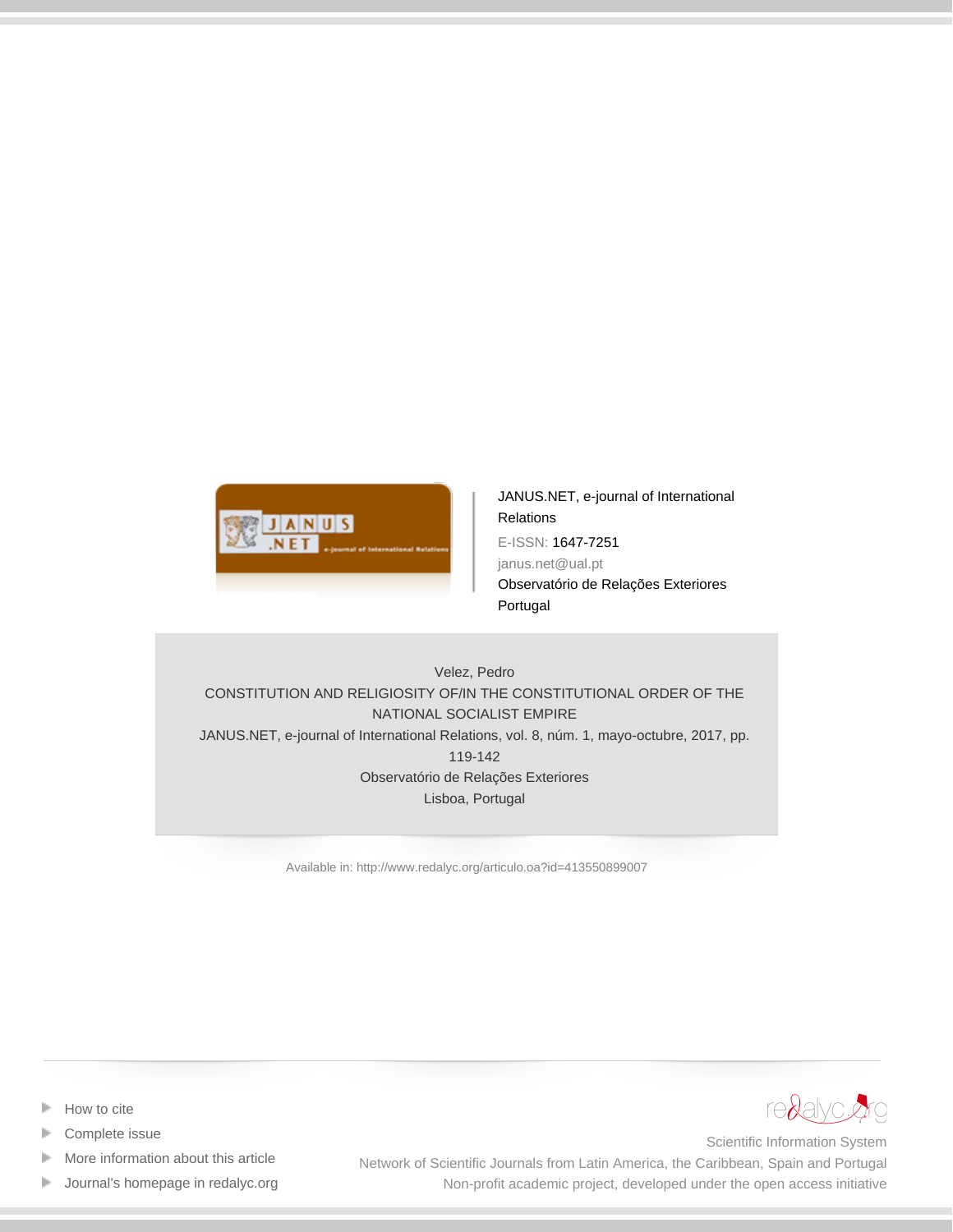OBSERVARE Universidade Autónoma de Lisboa

e-ISSN: 1647-7251 Vol. 8, Nº. 1 (May-October 2017), pp. 119-142



#### **CONSTITUTION AND RELIGIOSITY OF/IN THE CONSTITUTIONAL ORDER OF THE NATIONAL SOCIALIST EMPIRE**

#### **Pedro Velez**

[pedrorbavelez@hotmail.com](mailto:pedrorbavelez@hotmail.com)

Law degree from the Law Faculty of the Universidade Nova de Lisboa/FDUNL (Portugal). Doctorate in Law from the FDUNL, specialising in Political Science (thesis title: *Constitution and transcendence: the case of communitarian regimes of the interwar*). In recent years, he has been dedicated to research and the teaching of public law disciplines (Introduction to Public Law, Constitutional Law, Constitutional Portuguese Law, Administrative Law) at the Law School of the Catholic University of Porto-Portugal, the FDUNL and the European University. He has also taught (FDUNL) historical-juridical disciplines – History of (Portuguese) Institutions; History of the State – in co-regency with Professor Diogo Freitas do Amaral. Areas of interest include: historical types of State, political forms, political regimes/forms of government and systems of government, constitutionalism and relations between the politico-constitutional and religious.

#### **Abstract**

In this article, we will analyse the National Socialist regime as a politico-constitutional reality. We will do it from a new way of looking at politico-constitutional phenomena, interpreting them as registered in a religious grounding. It seeks to show that the National Socialist regime was characterised by having identified the political community - a racially interpreted and raised community to the Absolute – with an empirical historic personality regarded as eminently communitarian. It suggests that the regime constitutes a *sui generis* case, either in a context of regimes conventionally classified as "right-wing authoritarian and/or totalitarian" or in a larger context of contemporary politics.

#### **Keywords**

National-socialism; III.º Reich; Constitution; Religion; Christianism

#### **How to cite this article**

Velez, Pedro (2017). "Constitution and religiosity of/in the constitutional order of the National Socialist Empire". *JANUS.NET e-journal of International Relations*, Vol. 8, No. 1, May-October, 2017. Consulted [online] on the date of last visit, <http://hdl.handle.net/11144/3036>

#### **Article received on April 5, 2016 and accepted for publication on March 22, 2017**

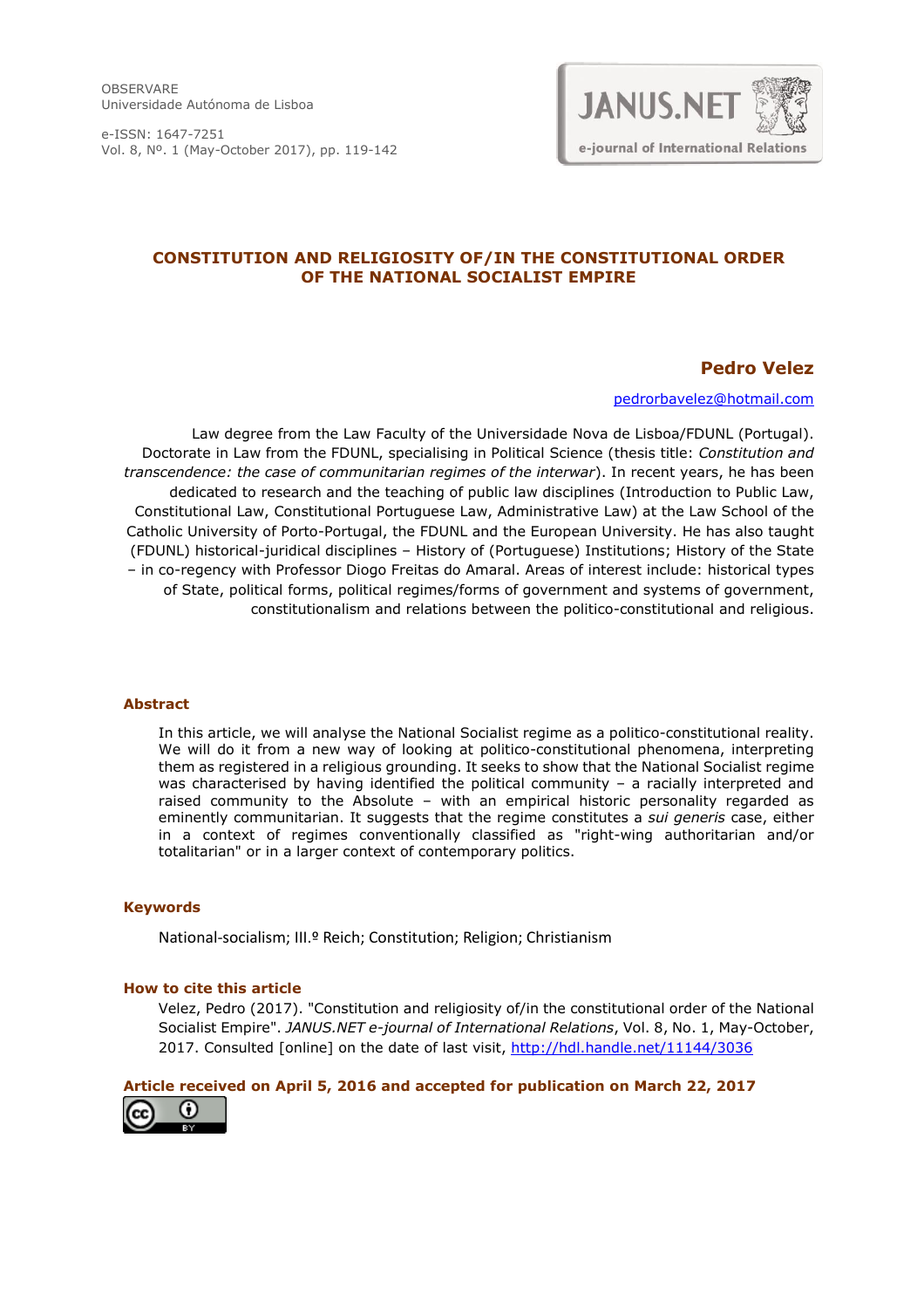

#### **CONSTITUTION AND RELIGIOSITY OF/IN THE CONSTITUTIONAL ORDER OF THE NATIONAL SOCIALIST EMPIRE<sup>1</sup>**

**Pedro Velez**

In this work, the constitutional structuring of the National Socialist regime is examined. The aim is to show that the National Socialist regime was characterised by having identified the political community, racially interpreted and elevated to the Absolute, with an empirical historic personality regarded as eminently communitarian; and that in it and because of it, it constitutes itself as a *sui generis* constitutional case on the map of contemporary politics.

## **Analytical perspectives**

We analyse the constitutional structuring of the National Socialist from a new way of looking at the politico-constitutional, which does not only stick to forms or institutions; nor is it limited to probing a favourable or eventual "determining" socio-political occasion or "capturing" of a "founding" axiological materiality of low intensity ("too human", so to speak) – constitutional moments that are certainly "real" and important.

When interpreting constitutional forms, we will take as grand "working hypothesis" the idea of how the "forms of public affairs"<sup>2</sup> express and lead themselves back to choices of a "Supreme Good" or "Sovereign Good". We will assume that the Supreme Good can be determined in terms of different intensities and through evaluating "axiophanic" comprehensiveness; therefore, it may or may not be interpreted as an Absolute, as a single, exclusive, unlimited, unconditional source of all normativity, values and axiological normative authority, and it may eventually be erected to a way of life or even a universal civilizational order.

In light of a certain "theoretical (re)vision", we will look at the politico-constitutional as a "place" of religiosity, *res sacrae, 3* instantiations or determinations of the "religious" or the "sacred".

<sup>-</sup><sup>1</sup> The translation of this article was funded by national funds through FCT - Fundação para a Ciência e a Tecnologia - as part of OBSERVARE project with the reference UID/CPO/04155/2013, with the aim of publishing Janus.net. Text translated by Thomas Rickard.

<sup>&</sup>lt;sup>2</sup> We appropriated here a concept of Aristotelian affiliation whose meaning (the constitution as a fundamental form of the political community) we did not refrain from incorporating in this study – Maria Lúcia Amaral, *A Forma da República: Uma introdução ao estudo do direito constitucional*, Reprint, 1st ed., Coimbra Editora, Coimbra, 2012.

<sup>3</sup> To use an expression dear to the known constitutionalist and administrative jurist Ernst Forsthoff – *vide* Ernst Forsthoff, *Res sacrae, Archiv des öffentlichen Rechts*, Vol. 31, 1940, pp. 209-254.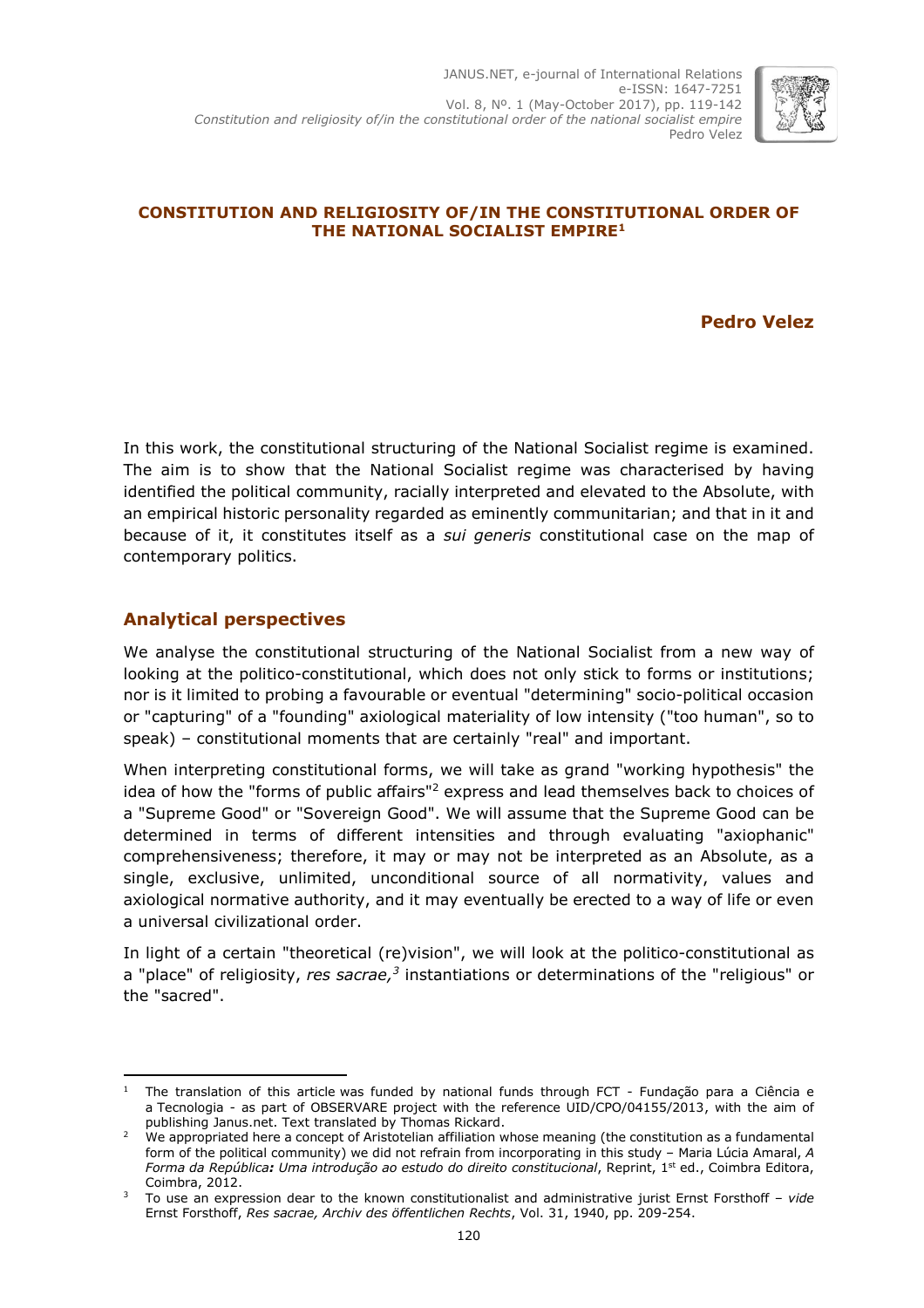

We will also consider Carl Schmitt's intuition, according to which modern constitutional politics has to be understood as a place of "mixed things" *(*"*Res mixtae*"*)*, as decision ("negotiation") on the borders between real modern politics and "traditional religion". 4

We adopted such an analytical framework not only because it seems the most suitable method to capture the "deep structure" of the constitutional phenomena in general but also, and mainly, because it looks at the so-called "right-wing non-democratic regimes" of the inter-war period in a way that we suggest will increase the analytical capacity available to clarify them.

We will see, then, the faces of the politico-constitutional National Socialist, trying to capture the core of its specific constitutional structuring.

## *Favourable occasion*

In 1918, the German Reich is a recent Nation-State and still *in fieri*. In that same year, the *Kaiserreich* is re-founded in liberal-democratic moulds (the Weimar Republic). 5

In the inter-war period, German society registers a complex of crises – economic, financial and political – which were "producing" a latent and diffuse existential crisis. In such context, a mass movement was emerging, crystallising and conveying a vision of a "new order" fully built from the idea of the "national community of the German People" – the National Socialist Movement. 6

From 1930, under the auspices of President von Hindenburg, attempts to overcome Weimar impasses are tested; attempts between the commissarial dictatorship, repetition (non-identical) of the order of the Second Empire and construction of a new "Nationalist" State based on the presidential institution, army and public administration.<sup>7</sup>

With the failure of such attempts, part of the governing class associated with the executive and with a nationalist ideology would move the National Socialist Movement to power. The "National Socialist Revolution" was beginning. A "new State to support the Voegelin State" was also emerging. In January 1933, the Reich's President, Marshall Paul

<sup>-</sup><sup>4</sup> *Vide* Carl Schmitt, *Political Theology II, The Myth of the Closure of any Political Theology*, Polity, Cambridge, 2008 (1970). [See also Carl Schmitt, *Political Theology: Four Chapters on the Concept of Sovereignty*, MIT Press, Cambridge, Massachusetts/London, England, 1985, work originally published in 1922 and reissued with a new preface in 1934]. For the analytical framework presented in this text, see Pedro Velez, *Constituição e Transcendência: os casos dos regimes comunitários do entre-guerras*, Dissertação de Doutoramento, FDUNL, 2013; cf. also Pedro Velez, *Sobre a ordem constitucional no/do fascismo italiano,*  em *Janus.net, e-journal of international relations*, Vol. 7, No. 2, November, 2016 – April, 2017, pp. 70 ff.

<sup>5</sup> On the background underlying the emergence of the National Socialist Constitution v*ide:* Folko Arends and Gerhard Kümmel, *Germany: From Double Crisis to National Socialism*, in *Conditions of Democracy in Europe, 1919–39*, cit., 184 to 212; Hans Mommsen, *The Rise and Fall of Weimar Democracy*, University of North Carolina Press, Chapel Hill/London, 1995; Eric D. Weitz, *Weimar Germany, Promise and Tragedy*, Princeton University Press, Princeton/Oxford, 2007.

<sup>6</sup> For this context see Carl Schmitt, *State Ethics and the Pluralist State* (1930), in Arthur J. Jacobson, Bernhard Schlink (ed.), *Weimar: A Jurisprudence of Crisis*, University of California Press, Berkeley/Los Angeles/London, 2000, pp. 300-312.

<sup>7</sup> We refer to the attempts by governments of a presidential initiative (Brüning, von Papen, von Schleicher) to rebuild the Weimar constitutional order based on presidential institutions. On this politico-constitutional period, see David Cumin, *Carl Schmitt: Biografie politique et intellectuelle*, Les Éditions du Cerf, Paris, 2005, pp. 93 ff.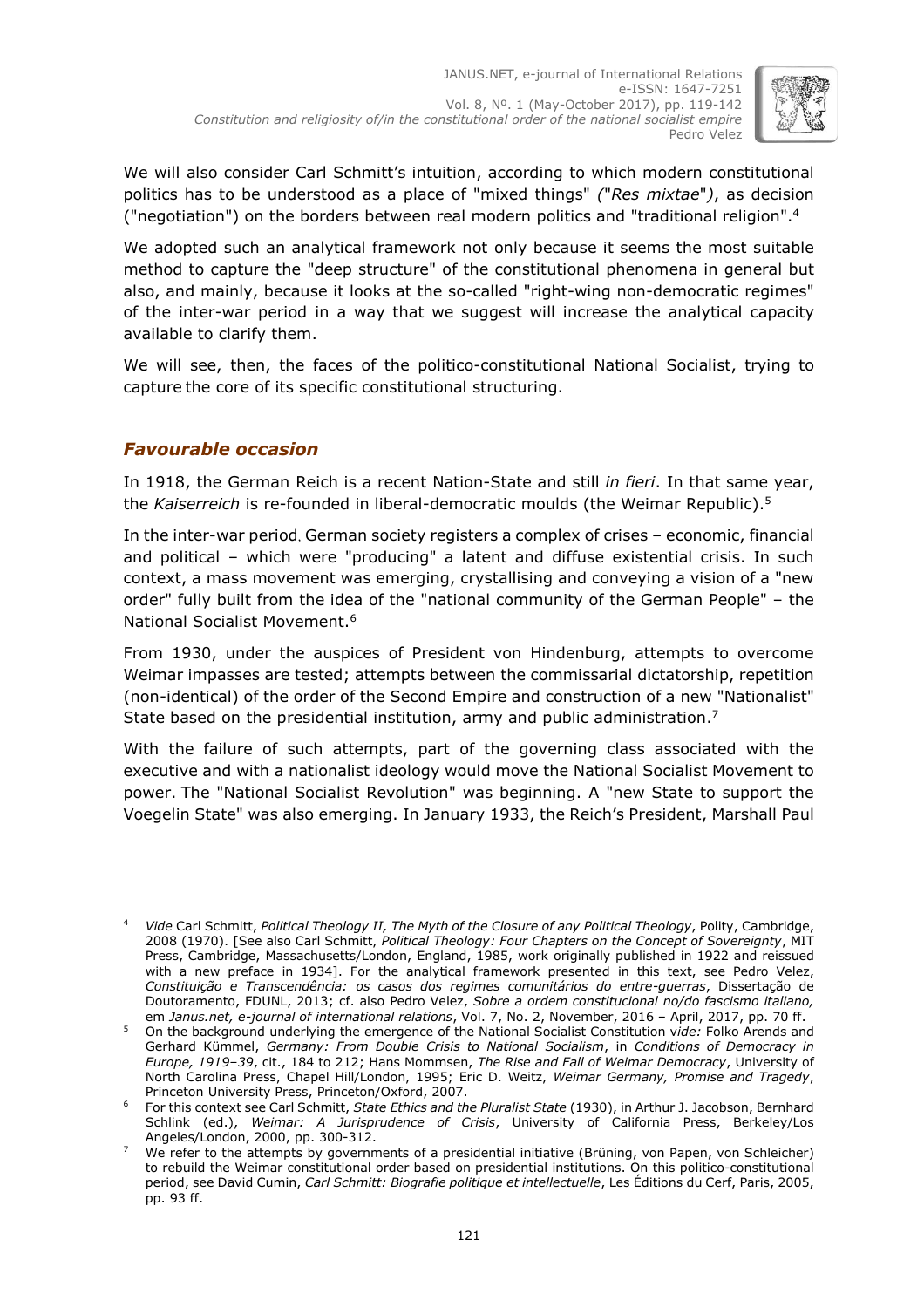

von Hindenburg, following the constitutional forms, would appoint the leader of the National Socialist Movement, Adolf Hitler,<sup>8</sup> as chancellor of the empire.

## **The "National Revolution"**

The referred appointment would set a time for constitutional re-foundation; <sup>9</sup> a state of exception enabling deviations and emptyings in relation to the Weimar Constitution and, simultaneously, the crystallisation of a sovereign able to decide (and leave) it (to also mention here Carl Schmitt's *Constitutional Theory*, a contemporary and famously aspect "updated" by Giorgio Agamben).

On 21<sup>st</sup> March, 1933, due to the opening of the new Reichstag in Postdam, Adolf Hitler would announce the objectives of his government encapsulated in the "national recovery": "We want to restore the unity of spirit and will of the German nation. We want to preserve our ethnic personality, with all its inherent energies and values, as the eternal foundation of our life"*.* On 23rd March 1933, a "German nation reconstruction programme" would descend again*,* aiming for the establishment of a "true national community" supported by "unity in the leadership of the Nation" (implying the "suppression of Marxism" and a general "elimination of opposition elements")*.* Incursions "on the philosophy of law" that took place on this occasion were extremely eloquent:

> *The primary object of our legal organisation is to maintain the existence of the national community. Not the individual, but the whole nation must be the main concern of the law. The only possible basis of law can only be the existence of the Nation*. 10

<sup>-</sup>8 In the legislative elections of September 1930, the National Socialist German Workers' Party (NSDAP) obtained 18.3% of votes (107 parliamentary seats). Its leader, Adolf Hitler, obtained 30% of votes in the first round and 37% in the second round of the presidential elections disputed in March-April 1932. In that year, in the legislative elections of July 1932, the movement became the largest parliamentary party (38% of votes and 230 seats in the Reichstag). Once the rise of Hitler to the governance was blocked and the dissolution of the Reichstag by von Hindenburg was decreed, new legislative elections would take place in November 1932. From the representative position conquered by them – 33.1% of votes and 196 seats – and even though this did not reflected an upward trajectory. The NSDAP would then be called to power.

<sup>9</sup> On the "reconstruction" of the politico-constitutional conducted by National Socialism, *vide*: W. Jellinek, *Le Droit Public de l'Allemagne en 1933*, in *Annuaire de l'Institut International de Droit public*-*1934*, 1934, pp. 43 and 76; and *Le Droit Public de l'Allemagne en 1934*, in *Annuaire de l'Institut International de Droit public*-*1935*, 1935, pp. 350-363; Carl Schmitt, *I caratteri essenziali dello Stato Nazional Socialista*, in *Oreste Ranelletti/Gaspare Ambrosini/Carl Schmitt, Gli Stati europei a partito politico único*, Panorama, Milano, 1936, pp. 17-52; and *State, movement, people: the triadic structure of the political unity (1933), English vers.*, in Carl Schmitt; Simona Draghici (Trans.), *State, movement, people: the triadic structure of the political unity (1933); The question of legality (1950)*, Plutarch Press, Corvallis, OR., 2001, pp. 3 -52; Martin Broszat, *L'État hitlérien, L'origine et l'évolution des structures du troisième Reich*, Fayard, Paris, 1985**;** R. C. van Caenegem, *Uma Introdução Histórica ao Direito Constitutional Ocidental*, Portuguese vers., Fundação Calouste Gulbenkian, Lisboa, 2009, pp. 332 ff.; The main legal mechanisms that materialise the constitutional revolution described in this chapter can be seen in the volumes of 1934, 1935 and 1936 of the *Annuaire de l'Institut International de Droit Public,* pp. 76 ff., 364 ff., and 89 ff., respectively [entry "*Allemagne*"].

<sup>10</sup> Cesare Santoro, *Hitler's Germany as seen by a foreigner*, 3 rd ed., English vers., Internationaler Verlag, Berlim, 1939, pp. 35 ff. Under Chancellor Hitler's proposal, the president of the Third Reich decreed the dissolution of the Reichstag from 1<sup>st</sup> February 1933, and established that the new elections would take place on 5<sup>th</sup> March 5 1933. A decree from 4<sup>th</sup> February for the "German people's protection" facilitated its preparation, allowing the suspension of newspapers and electoral meetings that were against the NSDAP. From the known "decree for the protection of people and the State" ("*Verordnung zum Schutz von Volk und Staat*"), emanated the presidential decree of 28th February 1933, under Article 48 of the Weimar Constitution, following the famous fire of the Reichstag, which anticipated a long-term state of emergency,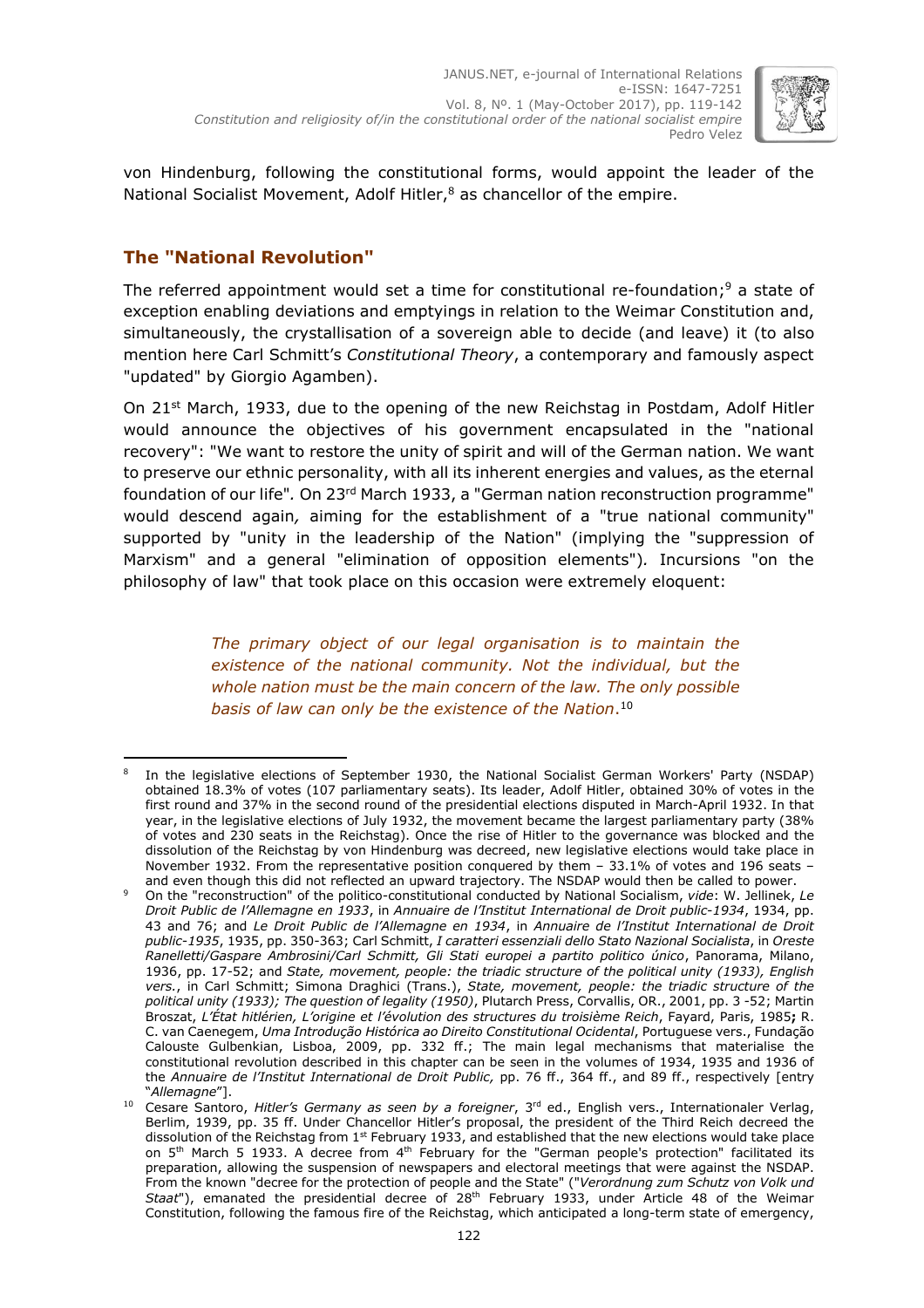

With the approval by the Reichstag of a decree of  $24<sup>th</sup>$  March 1933 "for the elimination of the people and the Reich's misery" ("*Gesetz zur Behebung der Not von Volk und Reich*"), known as the "Enabling Act" or "Decree of Full Powers" (*Ermächtigungsgesetz*). With this, the government could enact decrees in the formal sense and modify the constitution, shying away from the institutional structure of the parliamentary government model.<sup>11</sup> The new constitutional position allowed the National Socialist leadership to make a series of constitutional changes. The new German leadership would end national state construction, through the "*gleichschaltung*" of organisations and the non-national socialist powers.

The *Bundesstaat* would quickly give place to the *Einheitsstaat*, with the elimination of federalism, of German states as state realities. The "harmonisation of the Reich" decree of 31<sup>st</sup> March 1933 and the decree of 7<sup>th</sup> April 1933 "on the Reich's Governors" (*Reichsstatthalter*) would centralise the Reich's politico-administrative form of organisation. The decree of  $30<sup>th</sup>$  January 1934, called the "reconstruction of the Reich" – enacted by the National Socialist Reichstag – would deprive the federated German states of their power and start "administering them" (*ex vi* Article 3). <sup>12</sup> The decree of 14th February 1934 on the abolition of the Reichsrat would put an end to the existence of the second chamber. Decrees on the Reich's governors and the municipal government on 30<sup>th</sup> January 1935 would develop and complete such a line of constitutional development.

The "pluralist party State" (C. Schmitt) ended and the National Socialist German Workers' Party (NSDAP) was erected to the institutional headquarters of support and segregation of the political leadership. For the new governing class, it was the institutional basis for defence, development and dissemination of a new civil theology referred to as the German political community. A decree on the  $14<sup>th</sup>$  July 1933 "on the prohibition of founding new parties" declared the NSDAP as the only existing political party in Germany (§1.º). The decree of 1<sup>st</sup> December 1933 on "the identity of the Party and State", in turn, placed the Party in the State. The National Socialist Party was, then, declared representative of the "Germanic State idea" and as "inseparably merged with the State"  $(§1.9/1)$ , on behalf of the "public law corporation"  $(§1.9/2)$ . This legal instrument also punished those who tried to organise other political parties or form a new political party. In addition, it would make provisions for the "Vicar"/"Delegate" of the party's leader, who would replace him in the current management of the party, as well as the chief of staff

aimed, on its own terms, to protect the State against communist acts of violence that put it in danger, suspending fundamental rights such as: the right to personal freedom; not to be detained; freedom of speech, press, assembly, association; to the inviolability of correspondence and communications, property and home.

<sup>&</sup>lt;sup>11</sup> Translating Hitler's "legal revolution" strategy, its preamble expressly stated that the law "met the requirements established for the emanation of legislation amending the Constitution". Such a normative act turned the government into a normal legislator: it provided, in Article 1, that "the laws could . . . be equally edited by the Government of the Third Reich" (laws could be "*Regierungsgesetze*"); the decrees edited by the Government should be promulgated by the Chancellor and published in the *Reichsgesetzblatt* (Article 3). After the emanation of this normative act, very few decrees were enacted by the Reichstag during the Third Reich – the Reichstag approved, namely, the renewal of the Decree of Full Powers, the Decree of Reconstruction of the Reich of January 1934, as well as the denominated Nuremberg Decrees of 1935. The Law of Full Powers also operated (*ex vi* Article 2) the transfer of Constitution amendment power to the Government, creating, however, preservation guarantees of certain institutions: decrees enacted by the government could not affect the Reichstag and Reichsrat's institutions as such, as well as the powers of the Reich's President. In the early days, there were those who, in the legal community, saw in such act a kind of "transitional constitution". The validity of such a legislative act would be successively confirmed and extended, as has been suggested and as will be seen later.

 $12$  However, a decree on 2<sup>nd</sup> February 2 passed on to the former federal states some sovereign rights to be exercised in the name of the Reich.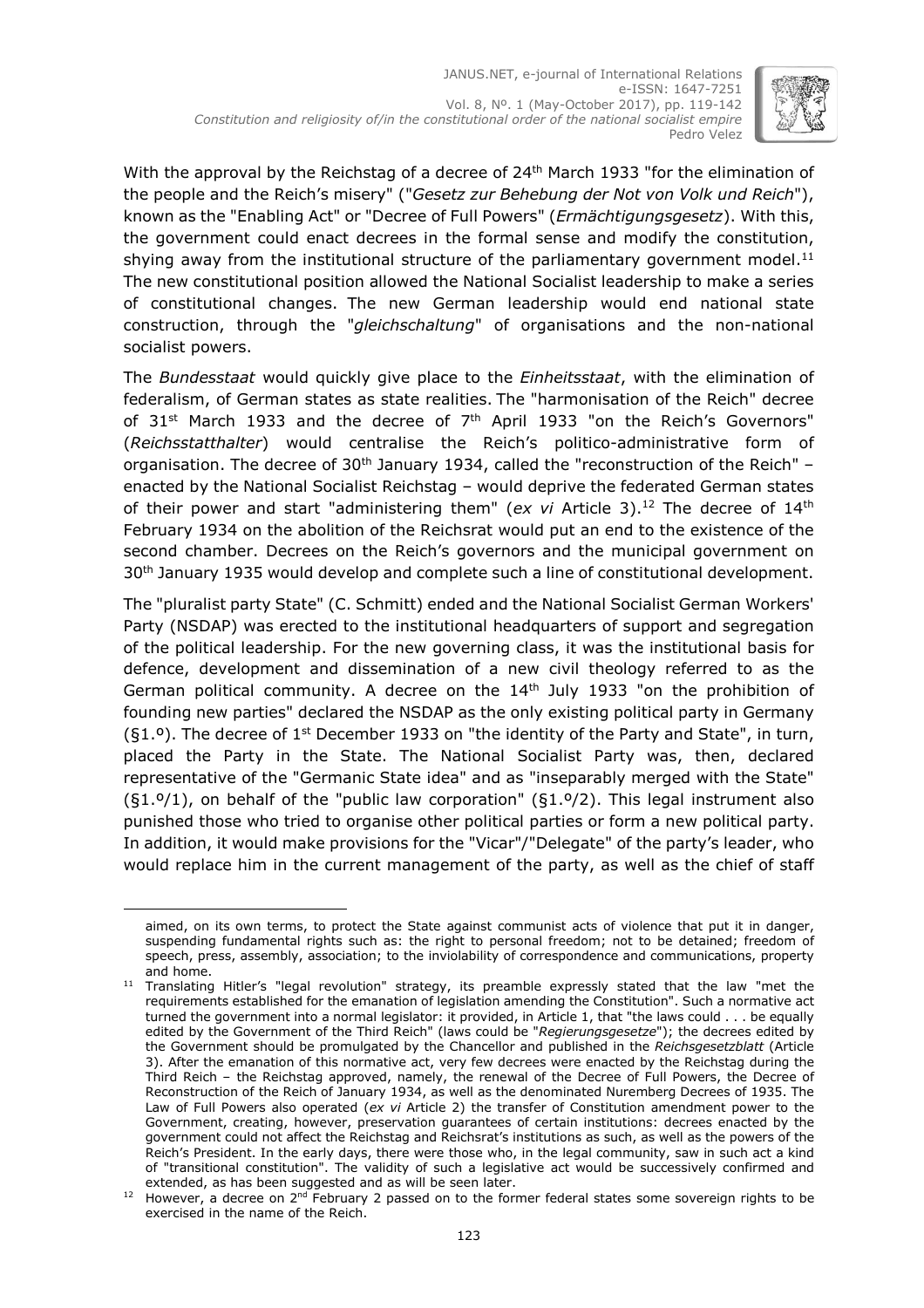

of the existing partisan paramilitary force (Assault Sections – AS) were members of the Reich's Government.<sup>13</sup> To ensure "the closest collaboration of the party services and SA with the public service", the members of the NSDAP "complex" were invested with "higher duties" not only in the face of its head (the Führer) but also, the "Nation-People (*Volk*)" and the "State" – §3.º/1. <sup>14</sup> Later, a decree of 26th January 1937 (*Beamtengesetz*) established that a person appointed to a position in the civil service should be "imbued with a National Socialist point of view"; in such a legal act, the NSDAP was defined "as spokesman of the will of the people", the "vital force behind the concept of the German State". With the "decree on the Reich's Flag", approved in the famous Nuremberg Congress, the emblem of the National Socialist Party erects the symbol of the political community; in the words of Carl Schmitt:

> [T]*he German Reich now has only one flag – the flag of the National Socialist Movement – and this flag is not composed only of colour, but it also has a large, real symbol: the symbol of the swastika that evokes the people*. 15

The labour world would also be reorganised into a community-based national State. The unions were abolished in May 1933 (by decree on  $2^{nd}$  May 1933). Companies were later "re-institutionalised" as business communities (*Betriebsgemeinschafts*) to increase the "business good and the common good of the People and the State", with the emanation of the decree of 20<sup>th</sup> January 1934 on "national organisation of labour".<sup>16</sup> The decree of 24th October 1934 created the "German Labour Front" (*Deutsche Arbeitesfront*), a unitary organisation of employers and workers that aimed at "forming a truly national and labour communion of all Germans", so that each one could have the "intellectual and physical conditions to be present in the Nation's economic life" (Article 2). 17

The creation of "bodies" and professional councils<sup>18</sup> were also being drafted. However, it was clear that, in using the constant terms of the preamble of a decree of  $22^{nd}$  September 1933 "the establishment of professional groups is not, as a whole, the construction of a State in a State, not even next to it, but it is the State itself in its new form". The idea of a corporate senate (bringing together, especially, the rectors of the universities and the high clergy) in the National Socialist order, proposed by Wilhelm Frick (Minister of the Interior, 1933-1943), and that remembered the detested "pluralist" *Gran Consiglio del Fascism*, would explicitly be superseded.

<sup>-</sup><sup>13</sup> It would be up to the head of the NSDAP, the Führer, to decide on its statute ( $\S1.9/2$ )

<sup>&</sup>lt;sup>14</sup> The existence of a special jurisdiction of the party and the Assault Sections provided for the knowledge of cases related to the harm of such duties – §3.º/2.

<sup>15</sup> Cf. Carl Schmitt, *The constitution of Freedom* (1935), in Arthur J. Jacobson, Bernhard Schlink (Ed.), *Weimar A Jurisprudence of Crisis*, *cit.*, p. 325.

<sup>&</sup>lt;sup>16</sup> The business-community would be organised around a head, the owner of the company (typically), and his entourage of employees and workers. A board should work with the company heads, with the task of developing mutual confidence within the business community. The business regulation, the "internal law of the company", should serve "the good of the company and the national community". State employees – commissioners (*Treuhänder*) – would "tutor" the business-community.

<sup>17</sup> At the core of the Front, the famous *Kraft durch Freude* would work, responsible for the national-community *bildund* of the working masses, taking care of the organisation of its recreational time.

<sup>18</sup> Note that in the German Labour Front the internal framework of its members by professions was accepted (Article 5).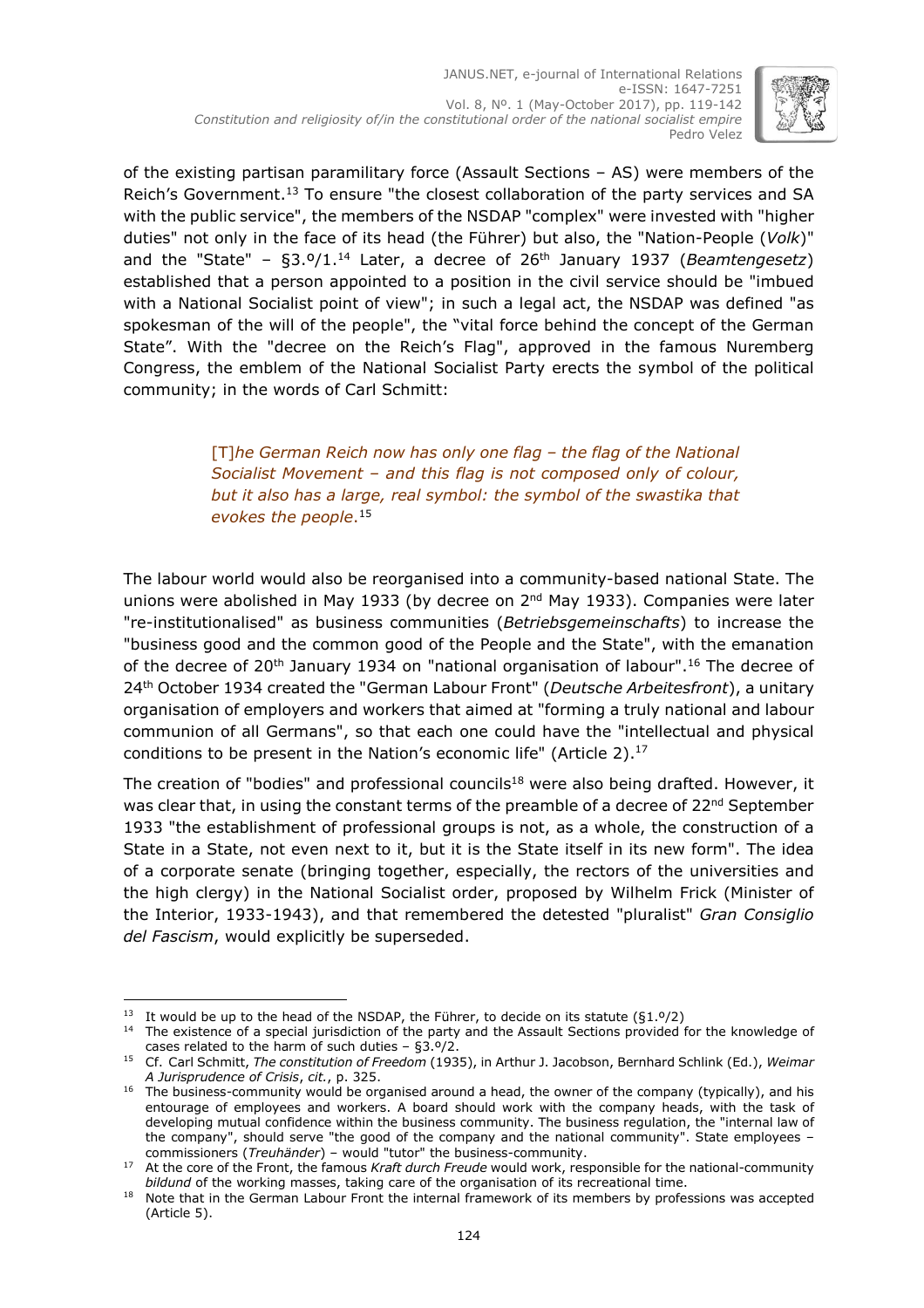

## **"New modes and orders"**

The political community would receive a specifically National Socialist ordination.

The political body was being rebuilt from the ideal of a national community based on race. The decree of 7<sup>th</sup> April 1933 on the reorganisation of the civil service, as well as the decrees of October 1933 on the professions (e.g., journalists and lawyers, on 4th and 7th October, respectively), incorporated a principle of German race exclusivity in the access to public service and such professions. Similarly, the decree of  $14<sup>th</sup>$  July 1933 on people with hereditary diseases was introduced, which allowed elimination in reproduction processes.

With the emanation of the "decree on the Reich's citizens", one of the famous Nuremberg decrees of 15th September 1935 established a *destinguo* between two circles of citizenship, simultaneously and cumulatively meeting what was regarded as a national racial belonging and a demonstration demand of *pietas* in the face of the political community. In a general circle, rather than citizens, subjects would re-enter; according to § 1.º of the referred legal mechanism,

> *"it is the State citizen (Staatsbürger) who belongs to the German Reich protection association and, because of this, is required in relation to it".*

A second and narrow circle expresses a proper belonging to the *civitas germanica* – in § 2.º:

> *"it is only the Reich citizen, the national German, who has German blood or is related and proves by his conduct to have the intention and quality required to faithfully serve the people and the German Reich".* Declining a similar principle, the *"decree for the protection of German blood and honour"* – another Nuremberg decree, which evoked *"the purity of German blood"* as *"the condition for the maintenance of the German people"* and *"an inflexible will to forever ensure the future of the German nation"* prohibited *"marriages between Jews and national Germans with German or related blood"*. 19

<sup>-</sup>According to information from Ernst Rudolf Huber, in 1941 the Great German Reich was articulated by distinguishing the following subjective and community legal positions: i) those with German blood as members of the people (*Volkszugehörige*), subjects of the State (*Staatsangehörige*) and the Reich's citizens (*Reichsbürger*), consisting on the Reich's "hard core"; ii) those with species-related blood, considered as members of the people, subjects of the State and *Reich*'s citizens (*Vistula Veneti*, Masurians, e.g.); iii) those with species-related blood not integrated with the *Volksgemeinschaft,* but remaining as subjects of the German State and the Reich's citizens (national Polish and Danish groups in the territory of the former Reich); iv) those with species-related blood not accepted in the *Volksgemeinschaft*, but considered subjects of the German State (Walloons, Malmedy and Eupen); v) those with species-related blood who were only considered subjects of the German Reich (the Polish in the eastern territories); vi) those with speciesrelated, considered blood subjects subordinated to the Reich – the case for the Czechs in the protectorate; vii) German blood subjects of a foreign State (are not citizens of the Reich; German national groups abroad);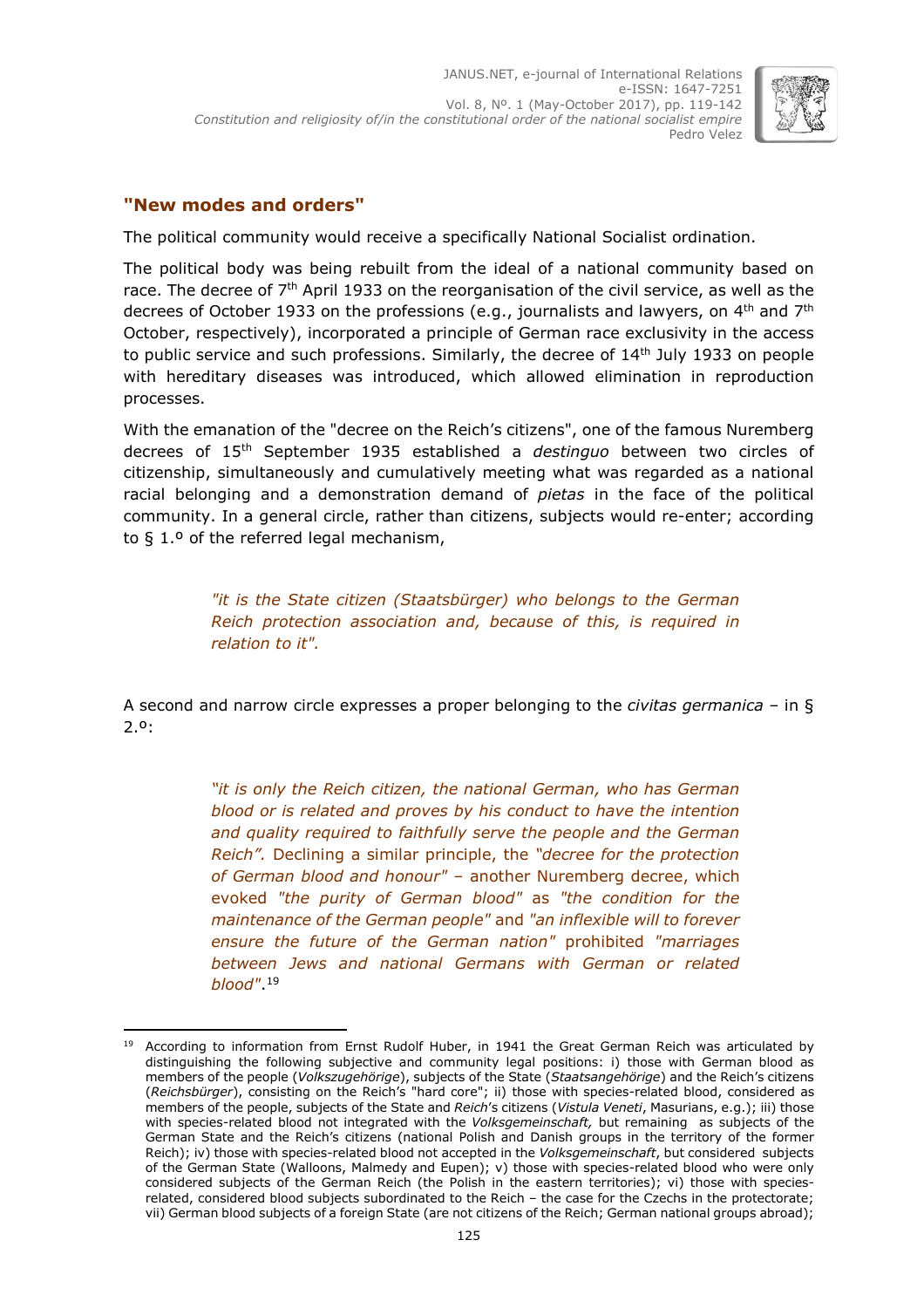

On the other hand, political power was gradually transferred to the historical personality of Adolf Hitler, the *Führer* of the National Socialist Movement; a transference which also seems to have weighed a relatively spontaneous "bottom-up" movement of order construction, with the diffuse projection by the "German masses", in the figure of Adolf Hitler, of the *idem sentire de republica* and a monarchic sacral vision of power<sup>20</sup>. It is important to note, for example, the generalisation, from the bottom up, of the designation of "*mein Führer*", being suitable as a "political symbol" of something distinctly German.

In 1933 there was the understanding of the unborn new order "*Führerstaat*" as a personal order; an order "materialised" not in a rule or impersonal institution but in a concrete person.<sup>21</sup> In the "annihilating" purge of the SA leadership in 30<sup>th</sup> June 1934, which justified the acts that led to the "domestication" of the SA as acts of order, State selfdefence acts, emerging from original authority, A. Hitler proclaimed himself "as Führer; the German people's supreme judge". 22

Article 4 of the decree of 30<sup>th</sup> January 1934 concerning "the reconstruction of the Reich", approved unanimously by the Reichstag, had given the government the fullness of constituent power. Therefore, the "decree on the Head of State" of 1<sup>st</sup> August 1934, enacted the day before the death of Paul von Hindenburg, should come into force at the time of the death of the President (*vide* § 2 of the referred to decree), which effectively happened in 2<sup>nd</sup> August 1934. This established the transfer of functions and duties of the Reich's president to the "Führer and Chancellor of the Reich", Adolf Hitler. According to §1.º: "the old duties of the Reich's President go to the Führer and Chancellor of the Reich, Adolf Hitler". Due to Hitler's express order – by letter to the Reich's Minister of the Interior – the official title of the incumbent of the new "office" should precisely be "*Führer und* Reichskanzler"<sup>23</sup>. All civil servants, soldiers and hierarchs of the National Socialist Party must take an oath of personal loyalty to the *Führer und Reichskanzler* Adolf Hitler. From the emanation of such a decree, the designation of the National Socialist order as "*Führerstaat*" (or "*völkischer Führerstaat*") therefore "democratises itself". The concentration of power operated by this legal instrument has reached the limit where power begins to transcend formal legal rules, directly and immediately setting up its authority as *Grundnorm*. The legal order was increasingly being dominantly interpreted in terms of the idea of order emanating from the power structure and no longer in terms of the intra-systematic procedural validity of Weimar constitutional normativity, or in terms of a new unborn formal legality. The Minister of the Third Reich*,* Dr Frick, at a

viii) members of "foreign" racial groups considered subjects of the State but not Reich citizens (Jews in the territory of the former Reich); ix) members of foreign racial groups that do not have the status as either subjects of the State or the Reich's citizens (Jews in the eastern territories and in Eupen and Malmedy). Cf. Ernst Rudolf Huber, Form and Structure of the Reich *(1941)*, in Arthur J. Jacobson, Bernhard Schlink (ed.), *Weimar A Jurisprudence of Crisis*, *cit.*, pp. 330-331.

<sup>20</sup> Ian Kershaw, *Le Mythe Hitler, Image et realité sous le III Reich*, French vers., Flammarion, 2006.

<sup>21</sup> Horst Dreier, *Die deutsche Staatsrechtslehre in der Zeit des Nationalsozialismus*, in *Veröffentlichungen der Vereinigung der Deutschen Staatsrechtslehrer Heft 60,* Walter de Gruyter, Berlin, New York, 2001, pp. 48- 49, especially note 190.

 $22$  However, such extraordinary actions would subsequently be normalised in formal terms by a decree "relative to national defence measures" of 3<sup>rd</sup> July 1934. This decree contained the following meaningful wordings: "the measures implemented on 30<sup>th</sup> June and 1<sup>st</sup> and 2<sup>nd</sup> July to suppress high treason attacks are legal as legitimate State defence". On this episode of the constitutional history of Third Reich and its meaning, *vide* Carl Schmitt, *Le Führer protège le droit. À propos du discours d'Adolf Hitler au Reichstag du 13 juillet 1934*, in *Cités*, No. 14, 2003, pp. 165-171.

<sup>&</sup>lt;sup>23</sup> In the letter, Hitler also ordered a decree combining the functions of the Head of State and Chancellor to be submitted to a referendum.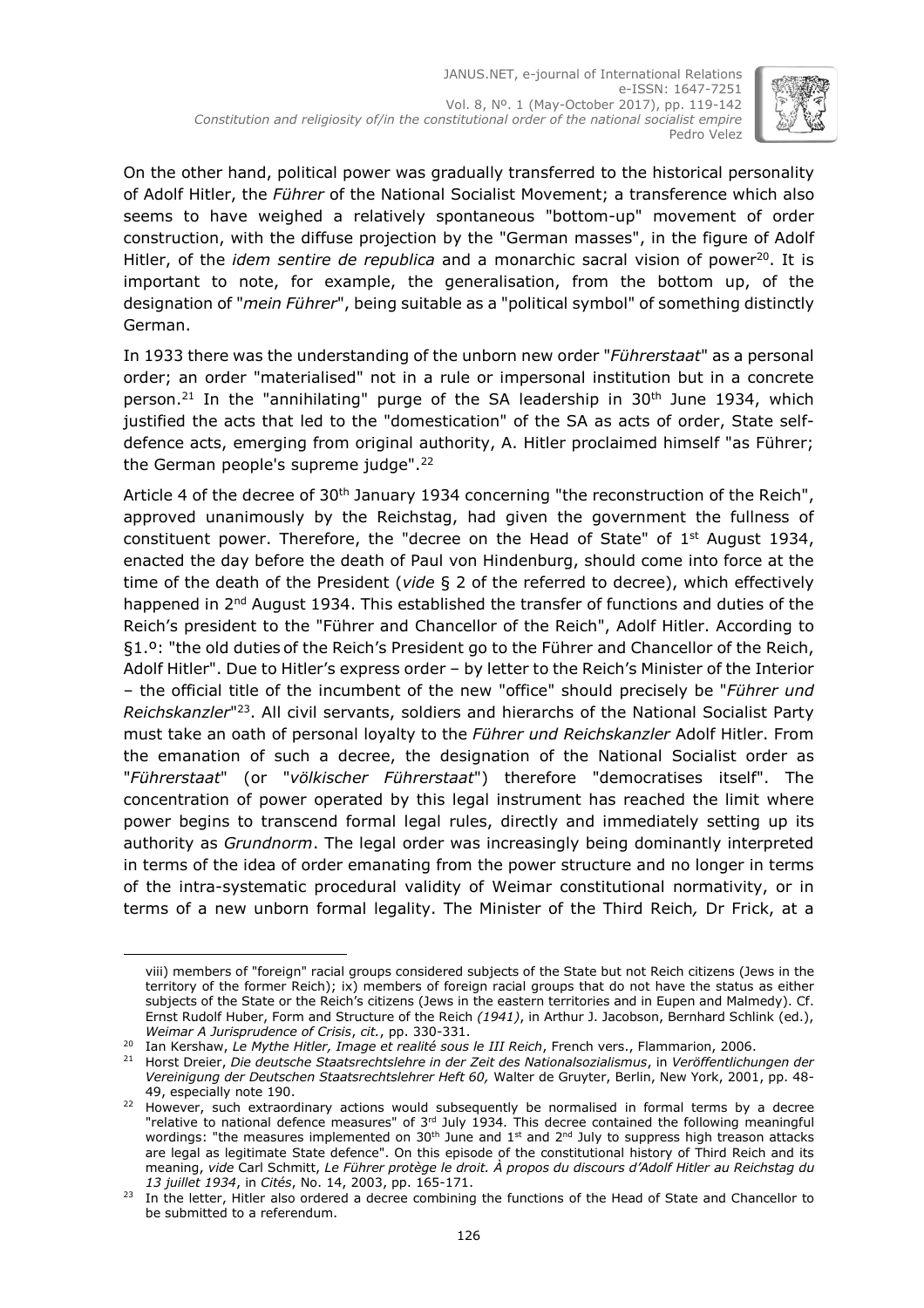

press conference held on 9<sup>th</sup> January 1935, referring to Hitler, declared that: "all powers are concentrated in his person while he himself is only responsible before the nation". On 30th January 1936, it was written on the official *Völkischer Beobachter*:

> *The Führer, wrote Wilhelm Stuckart, gathers in his hands all the rights and obligations of the Head of the Party, Chancellor and President of the Empire. But saying this is not enough; in fact, the Führer-und-Reichskanzler function goes far beyond the sphere of competence of the two former positions. The constitutional evolution turned Hitler into the People's supreme political leader, supreme head of the administration, the People's supreme court and supreme commander of the army. Legislative power exclusively belongs to him. The Führer und Reichskanzler is also legally, according to the practice of recent years that has created a customary law, the source of our law.* 24

## **The National Socialist "constitution": the** *Volksgemeinshaft* **and the Führer as Absolutes**

From 1935, the constitutional challenge seemed to have received a definitive answer. "Attempts to constitutionally encode the National Socialist State" were definitely blocked by Hitler in such a period".<sup>25</sup> However, after that, Hitler would not refrain from making promises to the conservative national sectors regarding a future "legal formalisation of the politics". In his speech of  $30<sup>th</sup>$  January 1937, he declared:

> "[a]*nd finally the future task will be to seal for ever and eternally a Constitution, the real life of our people, as it was politically organised, and, thus, turn it into the imperishable fundamental law of all Germans*". 26

Continuity with legality and formal constitutional Weimar legitimacy would never be interrupted. The validity of the Full Powers Act would be successively confirmed and extended by laws voted by the Reichstag on 30<sup>th</sup> January 1937 and 30<sup>th</sup> January 1939. On 10<sup>th</sup> May 1943, the "decree of powers delegation" was enacted, declaring the duration of the Führer as limitless.

The Weimar Constitution was never formally abolished – which would happen if a new constitution were enacted – but it was un-constitutionalised, losing its old and superlative formal force, and abrogated as principled order. In Third Reich Germany, a new constitutional order, directly and immediately material, was crystallised. 27

<sup>24</sup> Jacques Maupas, *L'État National-Socialiste*, in *Sciences Politiques*, 53rd Year, No. 11, 1938, p. 516.

<sup>25</sup> *Vide*: Martin Broszat, *L'État hitlérien, L'origine et l'évolution des structures du troisième Reich,* cit., p. 19.

<sup>26</sup> *Apud* Marcel Cot, *La conception hitlérienne du Droit*, *Bibliothèque de l'Institut de Droit comparé de Toulouse vol. IV*, Duchemin, Paris, 1938, p. 247.

<sup>&</sup>lt;sup>27</sup> At the end of the constitutional transformation process performed by National Socialism, the fragmentary linguistic utterances remaining from the Weimar text could, for example, be modified by government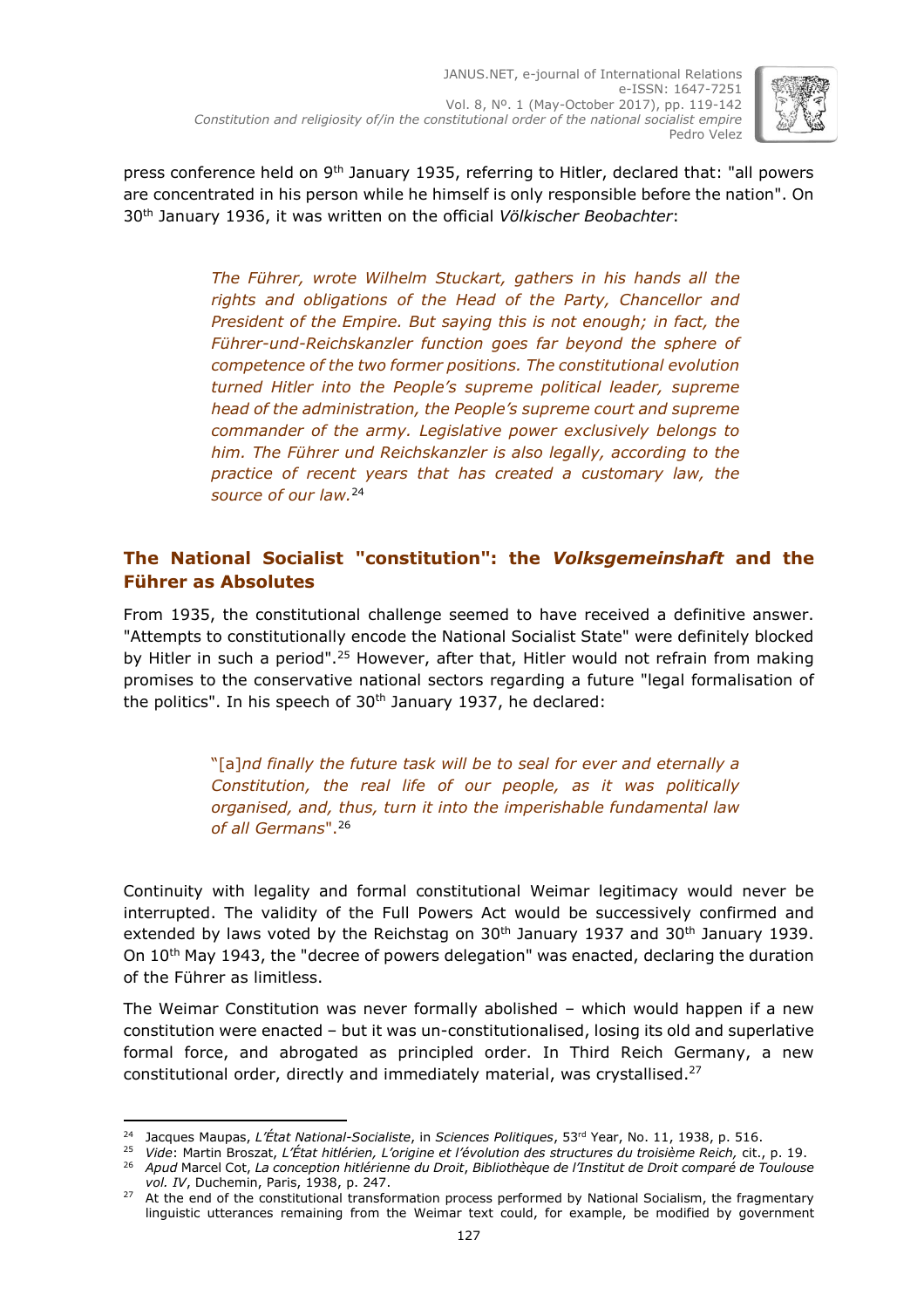

In the descriptive and apologetic words of a coeval interpreter of the National Socialist constitutional order (Ernst Rudolf Huber):

> *The new German Reich Constitution is not a constitution in the formal sense, as typical of the nineteenth century. The new Reich has no written constitutional declaration, but its non-written constitution exists in the Reich's basic political order... The advantage of such a non-written constitution over a formal constitution is that the basic principles do not become rigid, but remain in continuous, uninterrupted movement. They are not dead institutions; living principles determine the nature of the new constitutional order.* 28

Following and strengthening the lines of force of the constitutional transformation processes with the production of a new language in a constitutional asking for theory and constitutional right, a new public juridical discourse articulated the "living principles" of the order. The new order was based on the principle of national community – that the *Volk/Volksgemeinshaft* symbols evoked – and, as an implication of this principle, on a principle of personal power embodied in the Führer (*Führerprinzip*). 29

# *Volk***/***Volksgemeinshaft*

-

.

According to the National Socialist constitutionalist Ernst Rudolf Huber:

decree, the Reichstag or considered – by the government or the judiciary – incompatible with the National Socialist ideological system. On the "destiny" of the Weimar legal mechanism, *vide* Karl Loewenstein, *Dictatorship and the German Constitution: 1933-1937*, in *The University of Chicago law Review*, Vol.4, No. 4, 1937, pp. 545 ff. Certain legal acts (the decree of 24th March 1933, e.g.) would be recognised, officially and in the legal community, as fundamental due to the importance they obtained in the construction of the new material order of personal power – Michael Stolleis, *A History of Public Law in Germany 1914-1945*, English vers., Oxford University Press, Oxford, 2004, pp. 333-334.

<sup>28</sup> Ernst Rudolf Huber, *Constitution* (1937), English vers., in Arthur J. Jacobson, Bernhard Schlink (ed.), *Weimar A Jurisprudence of Crisis*, cit., p. 329. It has been argued that Hitler wanted the *in fieri* constitutional order to "organically" evolve, as in England, and nurtured a special aversion to lawyers and legal rules. Also Cf. Joseph Goebbels, *Journal 1943-1945,* Tallandier, Paris, 2005, p. 284, for a revealing testimony on the vision of the lawyers' National Socialist top leaders and their *forma mentis*. Regarding characters such as H. Frank (President of the Academy of German Law, from 1933 to 1945, and the Reich's Minister without portfolio*,* from 1939 to 1945), Thierack – President of the People's Court (1936) and the Reich's Minister of Justice (1942-1945) – Gürtner (Minister of Justice, from 1932 to 1941) and Roland Freisler (General Secretary at the Ministry of Justice since 1933 and President of the People's Court from 1942 to 1945), Hitler and Goebbels would comment: Frank "reconciles with the wife, but as a lawyer"; Thierack, "even though better than Gürtner, he has not moved from his lawyer prejudices"*,* since "lawyers will always be lawyers"; Freisler would think that "lawyers are more comfortable when they occupy the position situated immediately below the highest one", which could turn them into National Socialist fanatics.

<sup>29</sup> On the new construction of the fundamental order of the political community and these two *vide*: Horst Dreier, *Die deutsche Staatsrechtslehre in der Zeit des Nationalsozialismus*, cit., pp. 9-72; Oliver Lepsius, The Problem of Perceptions of National Socialist Law or: Was there a Constitutional Theory of National *Socialism?,* in Christian Joerges/Navraj Singh Ghaleigh (eds.), *Darker Legacies of Law in Europe*, Hart Publishing, Oxford, 2003, pp. 19-41; Roger Bonnard, *Le Droit et l'État dans la doctrine Nationale-Socialiste*, Librairie Général de Droit & de Jurisprudence, Paris 1936; Marcel Cot, *La conception hitlérienne du Droit*, cit.; Carlo Lavagna, *La Dottrina Nazionalsocialista del Diritto e dello Stato*, Giuffrè, Milano, 1938; Flaminio Franchini, *Lineamenti di diritto amministrativo tedesco in regime nazionalsocialista*, in *Archivio Giuridico "Filippo Serafini"*, Series V, Vol. VIII, 1942, pp. 115-141 ("*la nuova concezione giuridica tedesca"*).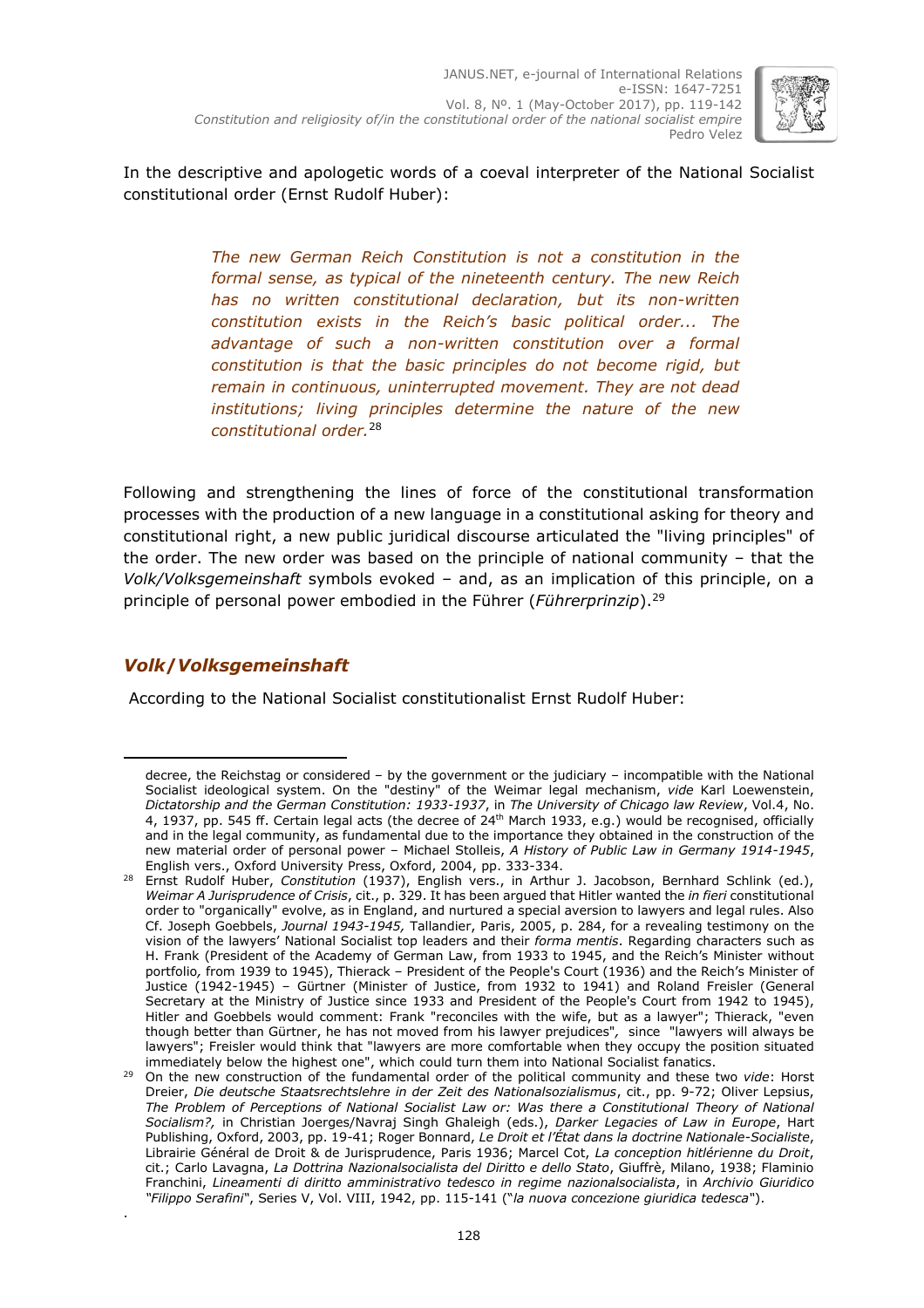

*There is no people without an objective unit, but there is no people without a common consciousness of unit either... The new German Reich comes from the concept of political people, determined by natural characteristics and the historical idea of a community in itself. Political people are formed by the uniformity of its natural characteristics. The race is the natural base for people. As political people, the natural community becomes aware of its solidarity and struggle to form, develop, defend and conduct itself. 'Nationalism' is essentially this effort of a people that became aware of itself, its self-direction, self-realization and a deepening and renewal of its natural qualities*. 30

The National Socialist political order identified itself or aspired to be identified with a national community – *Volk/Volksgemeinshaft* – interpreted as centred on a homogeneous racial, ethnic and spiritual base; the relatively original (in terms of the history of the State) racial determination of the political community seemed, however, to be interpreted along a holistic spiritual line ("we do not infer the ability of a man from his physical type, but from his achievements and race", Hitler would stress in the early 1930s), as well as in terms of union of related races, with the Nordic Aryan race as a guiding element.<sup>31</sup>

The national community constituted "specific and original value"(Huber).<sup>32</sup> Such a community was considered a source of truth and value, legality and justice, and an end in itself. Hence, in public legal doctrine, the dissemination of maxims such as: "the collective utility has pre-eminence over individual utility"; "its people is everything, you are nothing";<sup>33</sup> "law is what benefits the people; non-law, what damages it"<sup>34</sup>; "law is what befits the people and the race" (Robert Ley);<sup>35</sup> "justness is what befits the German people" (Roland Freisler); and "the purpose of law is to maintain the purity and existence, as well as the protection and progress, of the German people" (*Oberlandesgericht* by Jena)*.* In the "spontaneous constitutional discourse" of power, the *Volk* could be described – resorting to the language that in Western metaphysics is designated *Realissimum* – as "substance" (Hitler) and a "thing in itself" (Goebbels). 36

The community nature of the National Socialist politico-constitutional imagination was expressed, through the negative, in a fundamental axiomatic "refusal" of the discourse

<sup>-</sup><sup>30</sup> Ernst Rudolf Huber, *Verfassungsrecht des grossdeutschen Reiches*, Hanseatische Verlagsanstalt, Hamburg, 1939, pp. 153-155.

<sup>&</sup>lt;sup>31</sup> On the racial conception that was part and parcel of the National Socialist politico-constitutional doctrine, *vide*: Ulrich Scheuner, *Peuple, État, Droit et Doctrine Nationale-Socialiste*, in *Revue de droit public et de la science politique,* 54, 1937, pp. 44 ff. and A. James Gregor, *National Socialism and Race* in *The European*, No. 11, 1958, pp. 273-91. For a "genealogy" of the racial idea, *vide* Eric Voegelin, *The Growth of the Race Idea*, in *The Review of Politics*, Vol. 2, No. 3, 1940, pp. 283-317.

<sup>32</sup> Ernst Rudolf Huber, *Verfassungsrecht des grossdeutschen Reiches*, cit., p. 164.

<sup>33</sup> The first of these maxims could indeed be read in para. 24 of the National Socialist Party programme which can be consulted in Martin Broszat, op. cit. (document attached) pp. 573-576. The second one was also a present motto on the Reich's coins.

<sup>34</sup> Hans Frank, in Hans Frank (ed.) *Nationalsozialistisches Handbuch für Recht und Gesetzgebung*, Zentralverlag der NSDAP., F. Eher nachf., g.m.b.h., Berlin, 1935, p. XIV.

<sup>35</sup> *Vide Le Droit national-socialiste*: *Conférence internationale tenue à Paris les 30 Novembre et 1er Décembre 1935*, Librairie Marcel Rivière, Paris, 1936, p. 63.

<sup>36</sup> Klaus Vondung, *National Socialism as a Political Religion: Potentials and Limits of an Analytical Concept, in Totalitarian Movements and Political Religions,* Vol. 6, No. 1, 2000, pp. 90 and 94, note 18.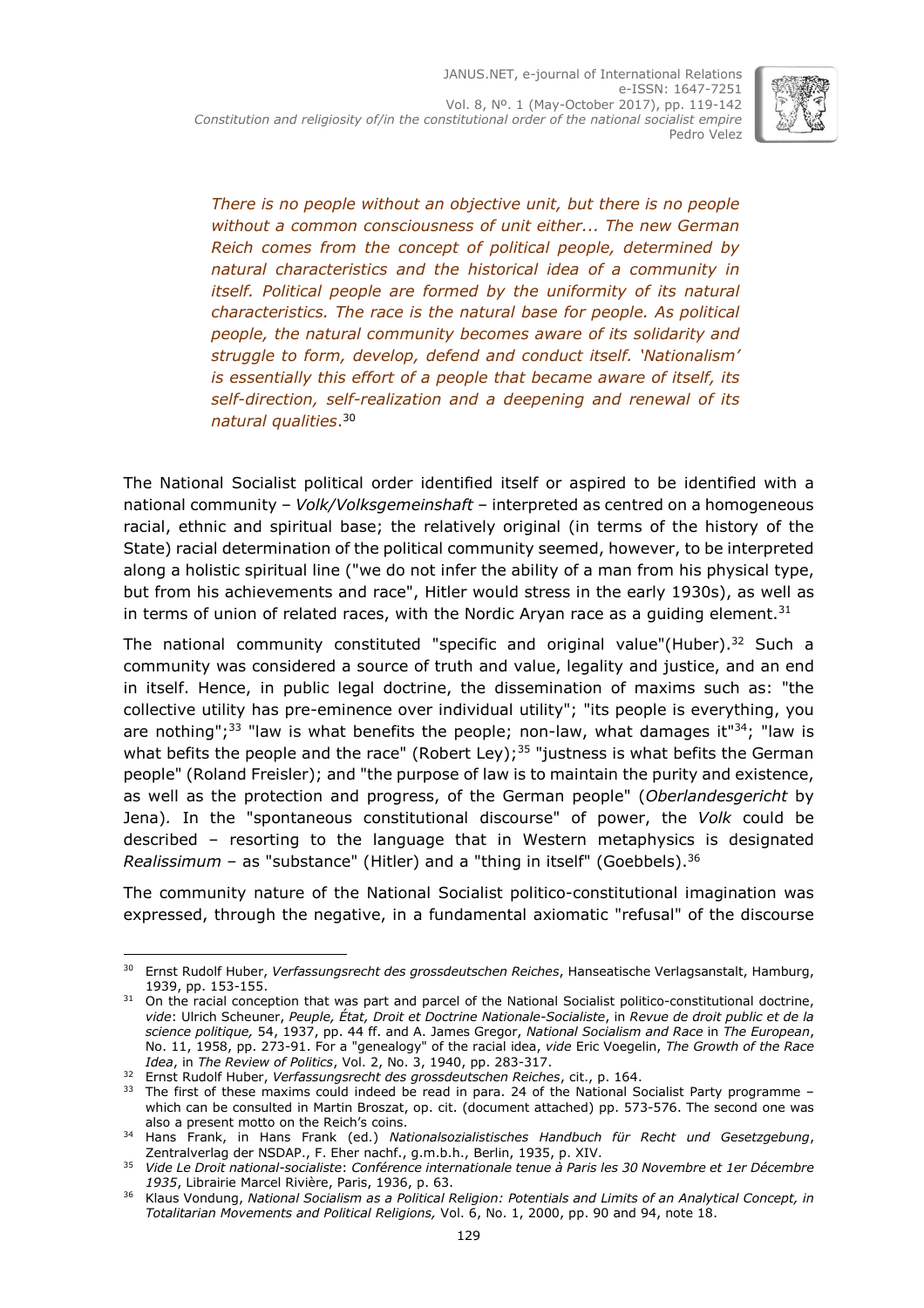

on subjective rights ("innate and inalienable rights of the individual", "personal freedoms of the individual that are outside the State sphere and that must be respected by the State"). <sup>37</sup> The statute of individual members of the people (*Volksgenossen*) was, then, understood in terms of legal positions in the community and service to the community (where "rights should be considered as duty-rights").<sup>38</sup>

## **Führer**

According to the last manual of constitutional right published in the Third Reich:

*The Reich of the [German] People's Führer is founded on the recognition that the true will of the people cannot be revealed through parliamentary votes and plebiscites, but that the will of the people in its pure and incorruptible form can only be expressed through the Führer... The Führer unites all the sovereign authority of the Reich; all public authority in the State, as well as the movement.*

*We must speak not of State authority, but of the Führer's authority, if we want to correctly appoint the nature of the political authority within the Reich. The State does not hold the political authority as an impersonal unity, but receives it from the Führer, as the executor of national will. The Führer's authority is complete and comprehensive, unites in himself all the means of political direction, is extended to all areas of national life, covers all the people, who are bounded to the Führer by loyalty and obedience. The Führer's authority is not limited by the verification and monitoring of independent bodies or individual rights, but it is free and independent, omni-comprehensive and unlimited. However, it is not selfish, arbitrary and its ties are not within itself. It is derived from the people – that is entrusted to the Führer by the people. It exists for the people and has its justification in the people, is free from all external ties because it has its most intimate nature firmly linked with the destiny, welfare, mission and honour of the people.*

*The Führer has nothing in common with the employee, agent or representative that pursues a delegated mandate and that is bounded to the will of those who appointed him. The Führer is not "representative" of a particular group whose wishes should be accomplished. He is not an "organ" of the State in the sense of a mere executive official. He is, in himself, the bearer of the collective will of the people.*<sup>39</sup>

<sup>37</sup> Ernst Rudolf Huber, *Verfassungsrecht des grossdeutschen Reiches,* op. cit., p. 361.

<sup>38</sup> *Idem*, pp. 365-366.

<sup>39</sup> Ibid, pp. 164 and 230.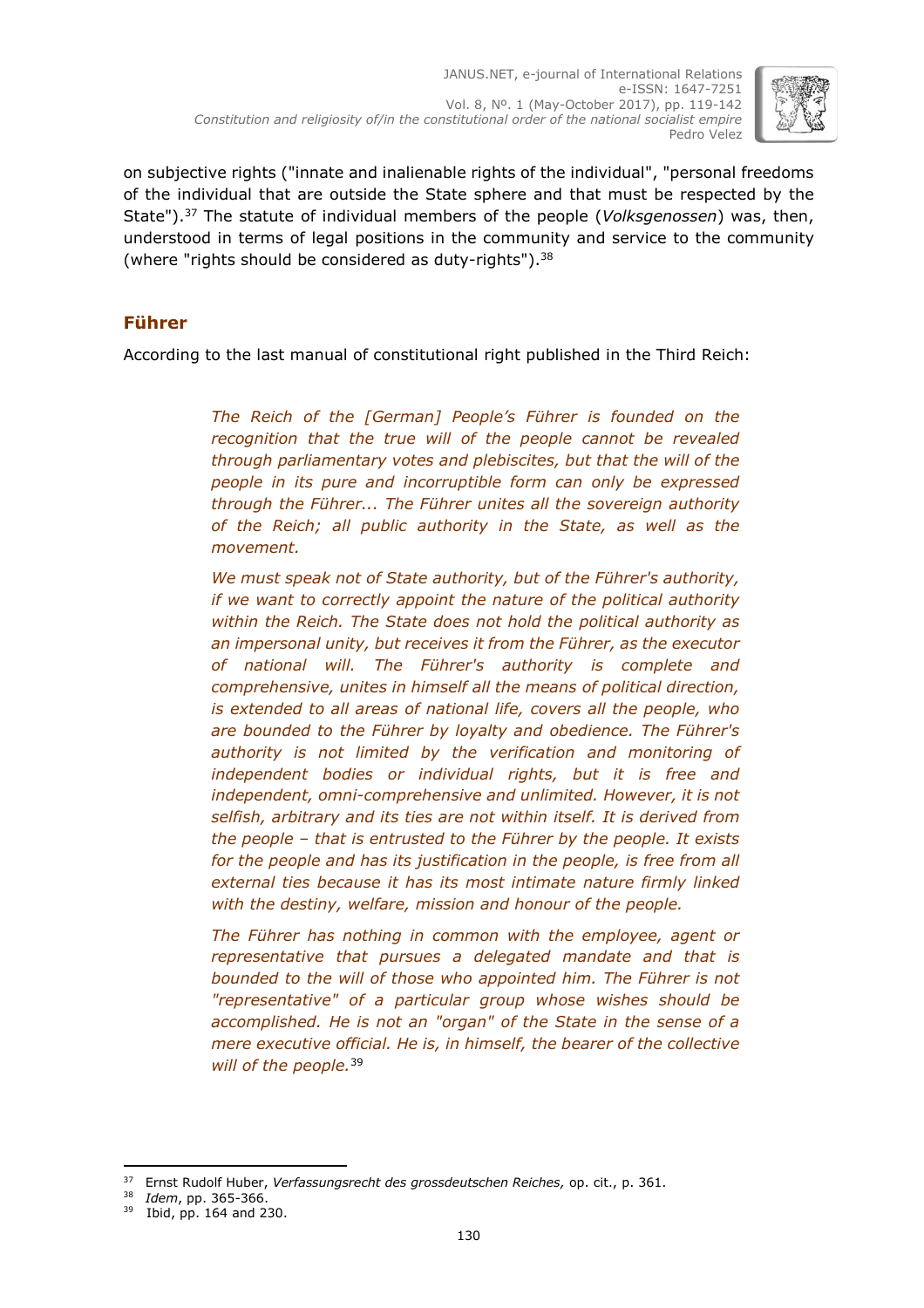

In the National Socialist constitutional imagination, the national community was embodied in the Führer – constituting or reconstituting itself in a political community.<sup>40</sup> The *Volksgemeinschaft* involved the communitarian epiphany segregation of a conductor, a guide, of the German People – which possessed, in a qualitatively superlative degree, the objective spirit, the essence of the community that is invested in all its members (*Volksgeist*) – and was able to express the objective will of the *Volk*. The Führer *w*as the authentic interpreter of the spirit of the people, bearer of the "eternal spirit of Germany" (Hans Frank), "the source and the representative of law" (Hans Frank)<sup>41</sup>: "the will of the Führer is the law", Goering proclaimed;<sup>42</sup> his will, sentenced and synthesised by Schmitt, "is now the *nomos* of the German people". 43

Just as the "matrix" and the "manifestation" of the authority of the national community, the Führer's authority constituted an exclusive and absolute original personal authority. Resuming Ernst Rudolf Huber's expressive words, a "free and independent, omnicomprehensive and unlimited" authority was at stake*.* In National Socialism, the community-individual, in the imagination of the order, by transposition or transfer, seems to occupy the structural place and have the characteristics of the liberalism of the individual. There is no space for a superior substantive *norm* or exterior to the will of the Führer. In relation to racial qualification, for example, the will of the Führer, ultimately, and self-referentially defined the content of the order: ponder, for example, the phenomenon of the so-called Aryanisation decrees. A specific combination of community ordinalism/institutionalism and personal sovereign decisionism, of *ordnung* and *gestaltung –* consistent syncretism, at least from an internal point of view to the ordering National Socialist idea, but carrying potentially antagonistic escape leagues – has been identified as the deep grammar of National Socialism. 44

The Führer would exercise his powers according to the spirit of the people – specifically, in a legal sense. Only the existence of internal limits of the *Führung* were admitted, which were associated with the very nature of its way of being, that is its configuration and teleology. As thinkable and acceptable guarantees of the functional assignment of the *Führung*, only the qualities inherent to the Führer as a person appeared: penetration of the spirit of the people to the Führer to an unmatched degree – by definition, the Führer

<sup>-</sup> $^{40}$  Note that in sectors of a "new dogma" (Reinhard Höhn, e.g.) that completely purged the legal public discourse of inherited dogmatic legal (and judicio-theoretical) categories, constructing new operational concepts from National Socialist political symbols, the word "State", considered as intrinsically associated with an administrative and bureaucratic meaning, was not used to designate the political community (the "political people"), preferring the concepts of *Volk* or Reich to designate the political unity – *vide* Carlo Lavagna, *La Dottrina Nazionalsocialista del Diritto e dello Stato*, cit., pp. 164 ff. [On the fracture lines in the field of state doctrine and public law in National Socialism, *vide* Michael Stolleis, *A History of Public Law in Germany 1914-1945*, cit., p. 335]. However, in the constitutional discourse of power and National Socialist doctrine, the use of the word "State" was not infrequent, precisely giving it the sense of a politically organised, current and living national community ("the political form of a people"), and not of the bureaucratic apparatus (*Apparat*) – see, for example, Karl Larenz*, La Filosofía Contemporánea del Derecho y del Estado*, Castilian vers., Editorial Revista de Derecho Privado, Madrid, 1942, pp. 163 ff. cf. António José de Brito, *O Totalitarismo de Platão*, in António José de Brito, *Ensaios de Filosofia do Direito*, Imprensa Nacional Casa da Moeda, Lisboa, 2006, pp. 157-158, note 7.

<sup>41</sup> Marcel Cot, *La conception hitlérienne du Droit,* cit., p. 156 and Hans Frank, *Fondamento Giuridico dello Stato Nazionalsocialista*, Italian vers., Dott. A. Giuffrè – Editore, 1939-XVII, pp. 68 and 29.

<sup>42</sup> Goering, *Discurso*, in *Deutsche Justiz*, No. 28, 1934, p. 881, *apud* Marcel Cot, *La conception hitlérienne du Droit,* cit., p. 243.

<sup>43</sup> *Apud* Olivier Jouanjan, *"Pensamento da Ordem Concreta" e Ordem do Discurso "Jurídico" Nazista: Sobre Carl Schmitt*, in *Revista Eletrônica do Curso de Direito – PUC Minas Serro*, No. 2, 2010, p. 34. [\[http://periodicos.pucminas.br/index.php/DireitoSerro/article/view/1330\]](http://periodicos.pucminas.br/index.php/DireitoSerro/article/view/1330).

<sup>44</sup> Cf. Olivier Jouanjan, *Justifier L'injustifiable*, in *Astérion*, No. 4, 2006, pp. 123-56.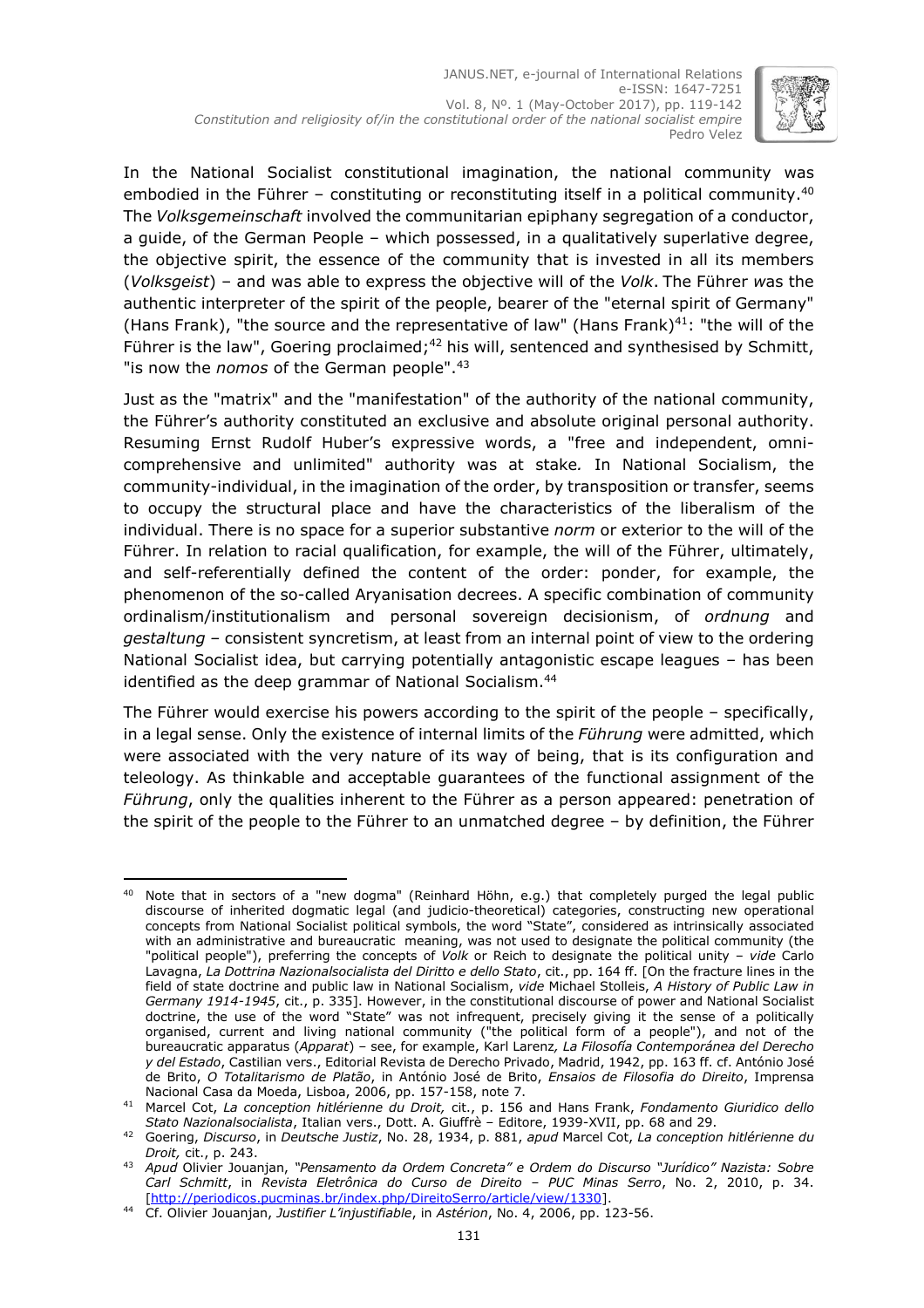

the community-individual like no other of his blood fellows – and the Führer's moral qualities. K. Larenz expressively noted (in a "Christian pagan-like" image):

> [T]*he relative autonomy of the individual is exceeded in the Führer. It does not follow the norm intended for it, but a vital law of the community that, with him, acquired meat and blood. His will is one with the community's, because he completely erased the private man and he wants nothing more than the common interest. All responsibility is entrusted to him, because, to him and through him, the community is the most living reality.* 45

Inside the constitutional National Socialist way of thinking, if the Führer stopped acting according to the spirit of the people, he would become a dictator. The existential and factual possibility of communitarian epiphany of a new Führer removing a Führer who had become a dictator or tyrant (which, for this quality, could de jure remove the dictator) was a limit guarantee.<sup>46</sup>

The National Socialist order was based on the Führer personal institution. <sup>47</sup> Therefore, Huber understood that the "Führer does not have the combination of the former Chancellor and President positions side by side, but a new and unified position". <sup>48</sup> For the eminently National Socialist jurist, R. Höhn, not even the concept of position was appropriate to designate the personal matrix of the National Socialist order for being associated with a technical bureaucratic universe (a "clinical unity" – "*Anstaltseinheit*", e.g.).<sup>49</sup> The suggested formation, with the Führer, of a Senate that would help and advise him – and could eventually elect his successor – always remained at the level of hypotheses. <sup>50</sup> Despite the "multiplication" of the figure of the head in the National Socialist rearrangements of the *civitas germanica* (the *Unterführer* phenomenon), the

<sup>-</sup><sup>45</sup> K. Larenz, *Deutsche Rechtserneuerung und Rechtsphilosophie*, Mohr,Tübingen, 1934, p. 44, *apud* Olivier Jouanjan, *Justifier L'injustifiable,* cit*.,* p. 150.

<sup>46</sup> On the conceptualisation of the power limitation theme in national, *vide* Roger Bonnard, op. cit, pp. 81 ff.

<sup>&</sup>lt;sup>47</sup> In a minority way, it was possible to such an institution as "State agency". Against the background of a national people, political State and formal legal, normative construction that represented them as coincident realities, it was sought to mean with the use of the category agency that the Führer would "exist" and "live" within a formal legal normative order (consequently, these sectors continued to use the term *Rechtsstaat* to characterise the National Socialist order). It was the case for Otto Koellreutter, for example, in the National Socialist "new dogma", the politico-legal moment was, in the opposite sense, "dissolved" in the Führer's *auctoritas*. *Vide* Carlo Lavagna, *La Dottrina Nazionalsocialista del Diritto e dello Stato*, cit., pp. 137 ff. Cf. also Peter Caldwell, *National Socialism and Constitutional Law: Carl Schmitt, Otto Koellreutter, and the debate over the nature of the Nazi State, 1933-1937*, in *Cardozo Law Review*, 16, 1994, pp. 339-427.

<sup>48</sup> Ernst Rudolf Huber, *Verfassungsrecht des grossdeutschen Reiches*, *op. cit.*, p. 208. For the author, the term "position of head of the State" ("*Stellung des Staatsoberhauptes*") from the Decree of 1 st August 1934 should be interpreted as "position of Führer of the Reich and the German people" ("*Amt des Führers des Deutschen Volkes und Reiches*") *– apud* Flaminio Franchini, *Lineamenti di diritto amministrativo tedesco in regime nazionalsocialista*, *cit.*, p. 151, note 1 (referring to E. R. Huber, *Reichsgewalt und Reichsführung im Kriege*, in *Zeitschrift für die gesamte Staatswissenschaft*, 1941, p. 539)*.*

<sup>49</sup> Cf., again, Flaminio Franchini, *Lineamenti di diritto amministrativo tedesco in regime nazionalsocialista, cit.,*  p. 151, note 1 (which, refers to Höhn, *Volk und Verfassung,* in *Deutsche Rechtswissenschaft,* 1937, pp. 209 ff.).

<sup>50</sup> In the "table talk" of 31st March 1942, Hitler formulated the same idea – *Hitler's Table Talk, 1941-1944: His Private Conversations*, Enigma Books, New York, 2000, pp. 385 ff. Joseph Goebbels foresaw the future existence of a Sacred College that would bring together the National Socialist elite (recruited based on individual success, racial purity and, in a future time, heredity, and such college would represent hundreds of families that – like the British Empire – would rule the Reich *ad aeternum*) – cf. Joseph Goebbels, *Journal 1943-1945*, cit., pp. 280-281.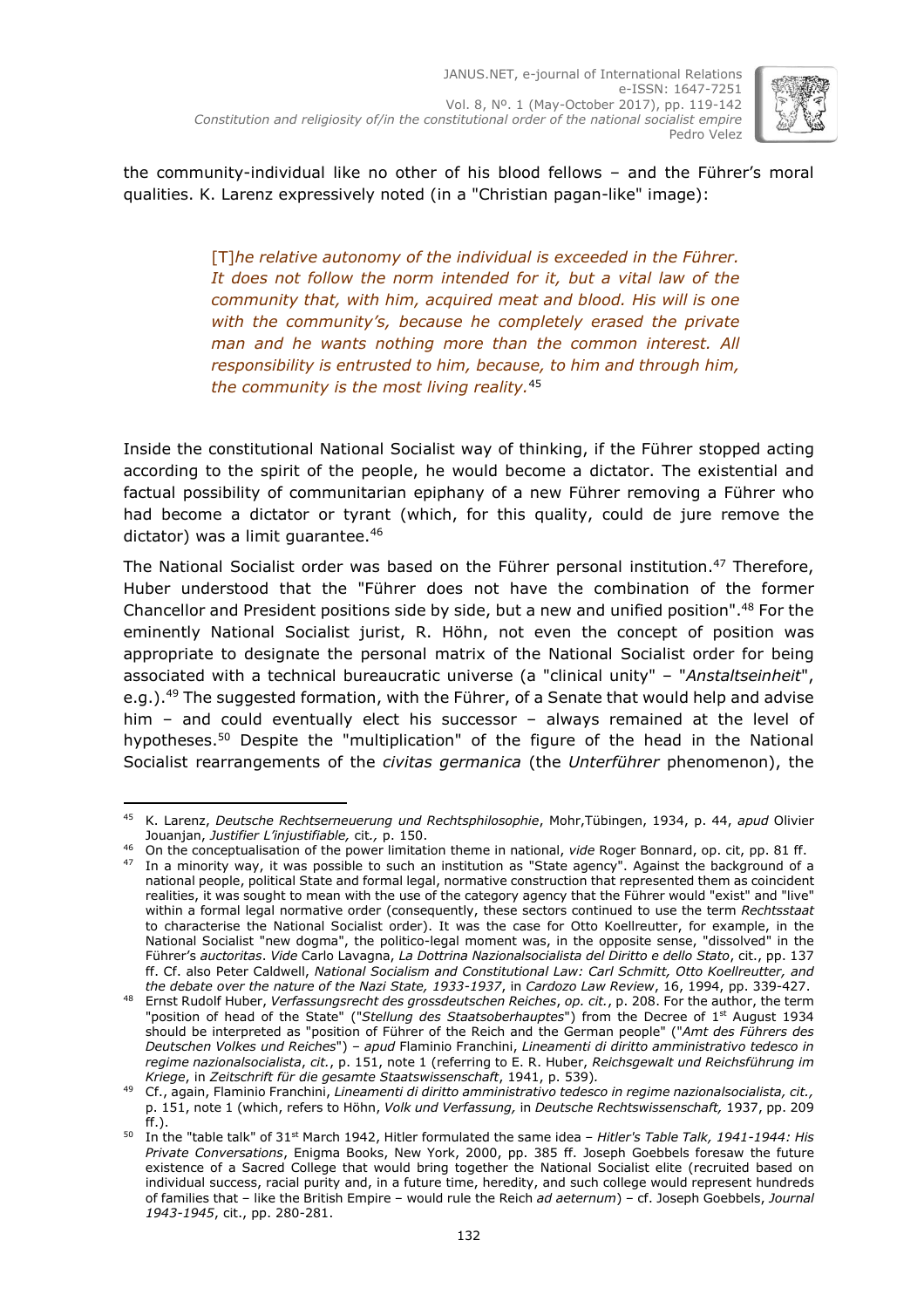

constitution of figures equipped with their own autonomous *auctoritas* was never at stake in such mimicry*.*

In formal institutional terms, the personal nature of the order also implied that either the traditional powers and State functions or "punctuated" powers in the new National Socialist institutions should be seen as springing from the Führer's *auctoritas*. The Government – *Reichsregierung* (*ReichsKabinett*) – was reconceptualised as the Führer's council*,* devoted to the discussion of laws and political guidelines (appointed by him, the ministers of the Third Reich had a judicio-administrative relationship with him), and the Reichstag redefined as an organ that adhered to the will of the Führer. Administration, the Armed Forces and the NSDAP (*Bewegung*) consisted of instruments of the *Führung.* 51 The formal laws were understood, in a non-legal rational way, as typical acts of the *Führung,* the expression of the will and commands of the Führer – according to Schmitt's definition, the law is "the plan and will of the Führer" (that is why the generality was not understood as a necessary property).<sup>52</sup> The decisional will of the Führer, as objective communitarian will, could be expressed beyond any formal means – by oral orders, for example. According to the Chief President of the Hanseatic Appeal Court, a "representative character", "law is born from the Führer; every conversation, every statement of the Führer is in itself a source of law".<sup>53</sup>

From the structure of the National Socialist order, the symbolically significant overhaul appears, prevailing in the Third Reich the motto of the Bismarckian and Wilhelmine Reich: "*Ein Reich, Ein Volk, Ein Gott*" (Second Reich)/"*Ein Volk, Ein Reich, Ein Führer*" (Third Reich). As it has been pointed out, for legal doctrine under National Socialism (Larenz, Binder, e.g.), the Führer, considered the sole participant of the communitarian Absolute, should be understood as personality endowed with an almost divine or semi-divine nature. It was possible to explicitly evoke the idea of the "divine mission of the Führer" ("*die göttliche Sendung des Führer*", W. Sauer), representing his duty (*Führertum*) as a "divine mission originated from the spirit of the nation" ("*der aus dem Geiste der Nation geborene göttliche Beruf*", Julius Binder). 54

# **The progressive affirmation of the National Socialist Constitution; from the** *Ordnungsstaat* **to the post-legal rational State**

By decree on 4<sup>th</sup> February 4 1938, the Führer took charge of the direct command of the armed forces. On 1<sup>st</sup> September 1939, when speaking at the Reichstag, the Führer

<sup>-</sup><sup>51</sup> At first, "*Führung*" and "*Leitung*" were distinguished. The last term means to be able to govern through orders and commands in the State administration framework. Such distinction would gradually be blurred. The Hitler Youth, "department" of the Third Reich directly dependent on the Führer was run by a Führer (Decree of 1 st December 1936)*.*

<sup>52</sup> In theory, the legislating will of the Führer could be exposed through the so-called *Regierungsgesetze,* "government" decrees (issued according to Article 1 of the decree of 24<sup>th</sup> March 1933, previously alluded), *Reichstagsgesetze*, legislative acts approved by the Reichstag according to forms envisaged by the Weimar Constitution, as well as through *Volksbeschlossenes gesetze,* decrees "approved" by plebiscite (in the terms of the decree of 14<sup>th</sup> July 1933 related to the plebiscite). Note that the diversity of normative "sources" (in particular, the traditional specificity of the normative source law) was always cancelled out (at least partially) by the fact that the Führer was able to "arbitrarily" choose, by stating the right, among a set of various normative sources (nominally diverse).

<sup>53</sup> *Vide Le Droit national-socialiste*: *Conférence internationale tenue à Paris les 30 Novembre et 1er Décembre 1935*, *cit.*, p. 48.

<sup>54</sup> See Massimo La Torre, *La "lotta contra il diritto soggetivo": Karl Larenz et la dottrina giuridica nationalsocialista*, Dott. A. Guiffrè Editore, Milano, 1988, p. 414, note 132, from where Sauer e Binder's quotes were taken.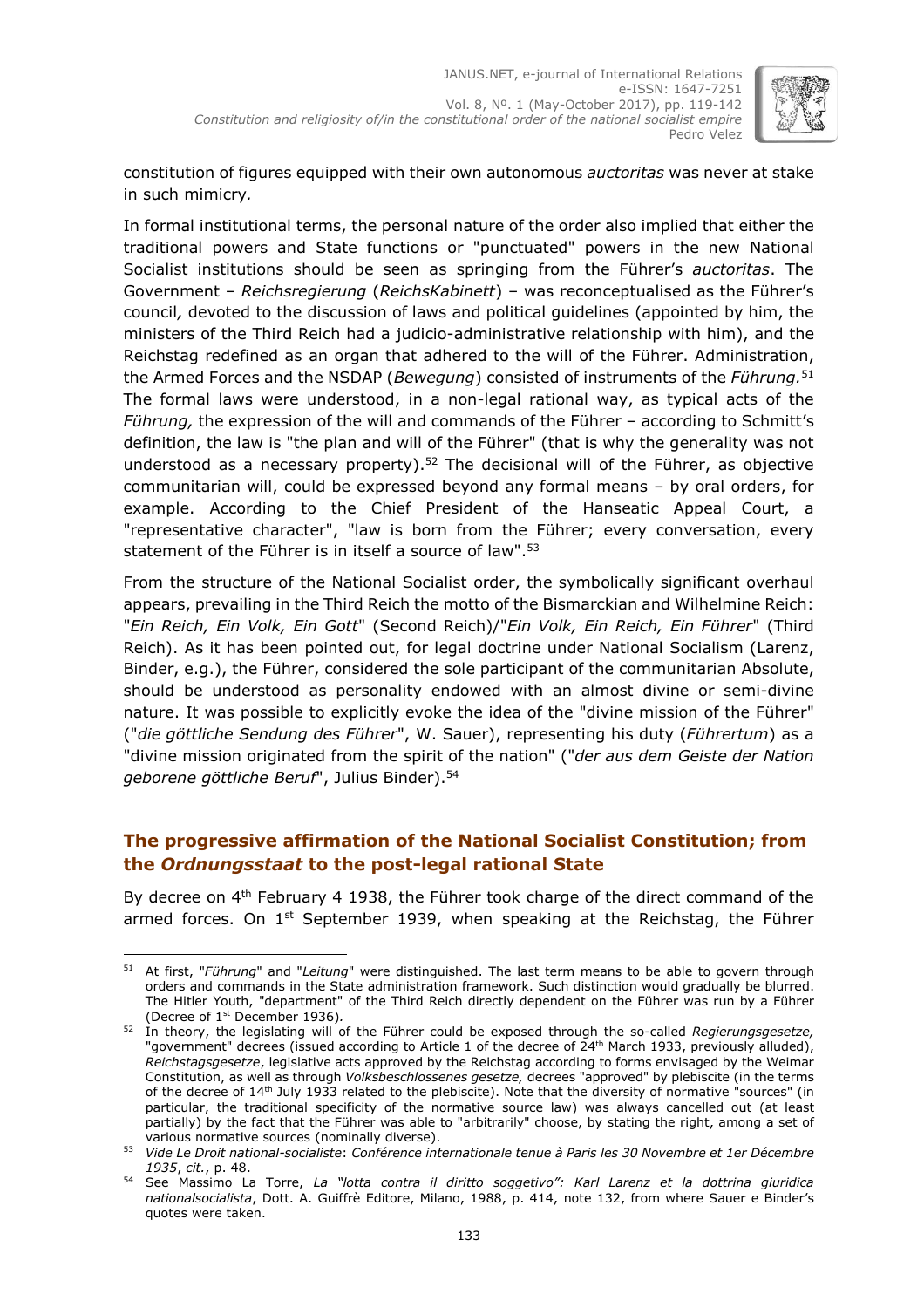

*e*stablished who should succeed him, doing it "as if it were the most natural thing in the world" (Carl Schmitt). <sup>55</sup> In the act of modification – *Änderungsgesetz* – of 16th September 1939, he reappeared as "supreme vigilante and judge" – *oberster Gerichtsherr und Richter* – and the prerogative to overturn a criminal sentence passed through the courts was recognised. A decree from 26th April 1942 of the *Grossdeutsche* Reichstag recognised, in particular, his right to dismiss the judges through normal administrative channels.

> *There can be no doubt that... the Führer must have the right to do everything that serves or contributes to the attainment of victory. He has, therefore, as Fuhrer of the nation... supreme vigilante and party leader, to be in a position of being able to give deserved punishment without following provided procedures... to every German... that does not meet his obligations, regardless of the socalled vested rights.* 56

The Führer started legislating, normally, via other normative sources than the formal law. The Führer's Decree – *Führer-erlasse* – a new source of law originating from the prerogative of the Reich's President and initially devoted to organisational issues, is used to determine and modify the substance of laws, as an legislative power delegation instrument, for example. According to it, the Führer takes a stand manifests himself even beyond "classic" formal constraints – often in juridical acts that could be signed but not published, and they were hierarchically transmitted to the higher authorities of the Reich; in the secret affairs of the State, his orders and instructions could take an oral nature. Since the end of 1942, the denomination *"*Führer" has also exclusively figured in the nonmilitary normative acts issued by Hitler.

In the constitutional air that involved and followed the initial National Socialist "constitutional engineering", presented as "legal revolution", the image of an *Ordnungsstaat* loomed as an interpretive and anticipatory image of the ongoing process. It seemed that the crystallisation of a hierarchical organisation of power that was a legal, rational hierarchical organisation for creating law was an issue. The ideal type of hierarchical legal system had, in a certain sense, been updated to an unmatched degree. The existence of a unified centre of power behind the normative production, in particular legislative production, as well as the very entry of such production in the normal regime, seemed even to announce the introduction of increasing rationalisation of the legal order. <sup>57</sup> The legal ideology *rechstaatlish* of certain sectors of the German national or "conservative national" tendency in the world of politics, senior management or a part of

<sup>-</sup><sup>55</sup> Carl Schmitt, *Apropos the question of the position of Reich Minister and Chief of the Reich Chancellery: Observations from the standpoint of constitutional law* (1947)*,* in *Telos*, No. 72, 1987, p. 122. In case the that successors appointed by the Führer die, the Reichstag should appoint his successor by choosing the most dignified and valiant from among its members. According to Huber, such a speech would constitute one of the most important laws (although the form of the law was absent here) of National Socialism – cf. Flaminio Franchini, *Lineamenti di diritto amministrativo tedesco in regime nazionalsocialista*, cit., p. 128, note 4.

<sup>56</sup> Cf. R. C. van Caenegem, *Uma Introdução Histórica ao Direito Constitutional Ocidental*, cit., p. 340.

<sup>57</sup> As Eric Voegelin observed in *Hitler and The Germans, the collected works of Eric Voegelin Vol. 31*, University of Missouri Press, Columbia/London, 1999, Cf. also Franz Neumann, *Behemoth: The Structure and Practice of National Socialism*, 1933 – 1944, Harper and Row, New York, 1966.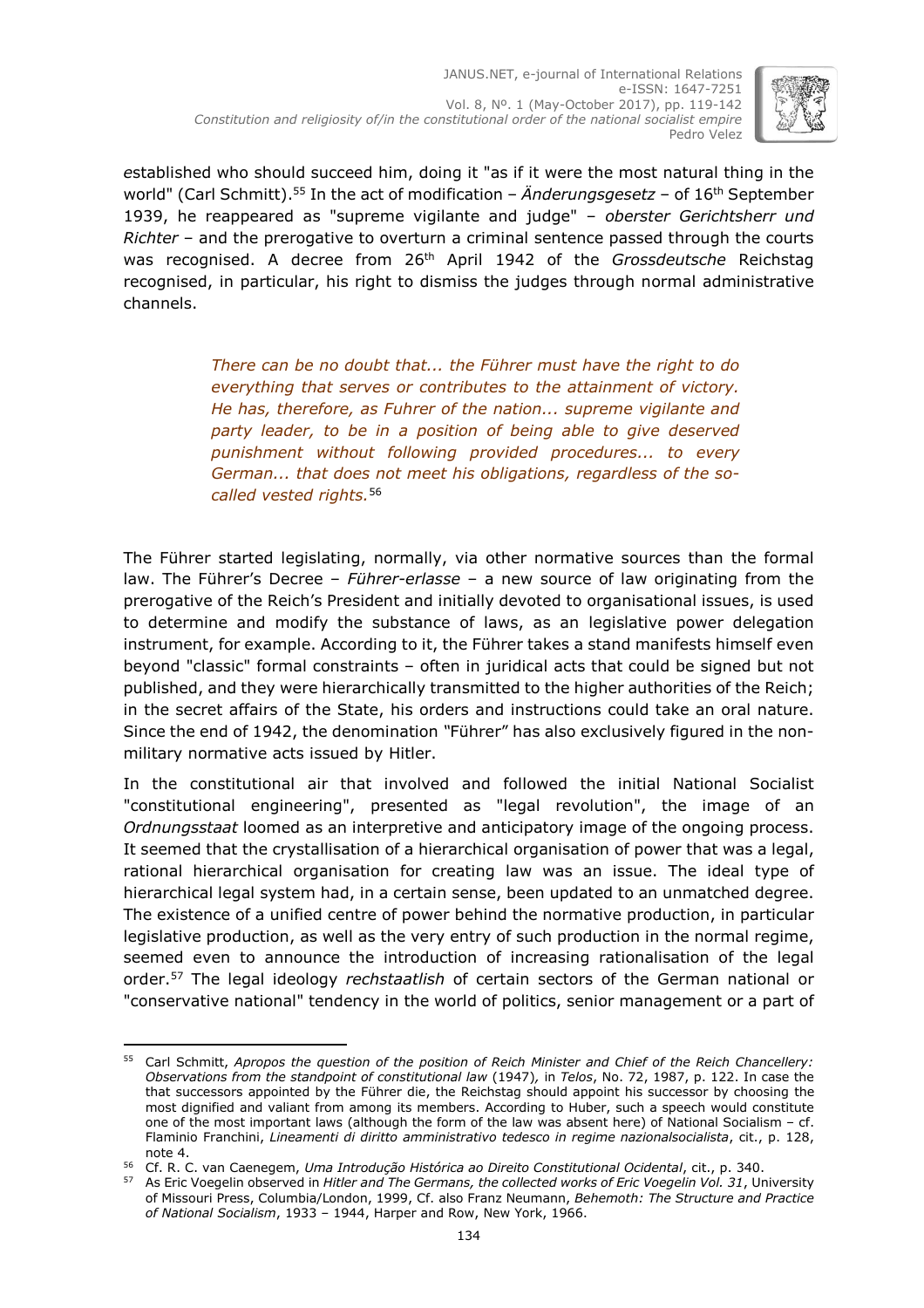

the legal community was also part and parcel of the "National Socialist meeting with the constitutional" in this historical situation. 58

In the context of updating the National Socialist Constitution, a fundamental, material symbolic legality with a personnel bio-political nature, a new paradigm of modern State emerged, which was a power organisation working in "neo-feudal" and non-rigid ("fluid") bureaucratic terms, with the continuous recreation of people hierarchies, forms and impersonal institutions taking an epiphenomenal dimension in such a flow. <sup>59</sup> Even though the structural place of formal positive law becomes intrinsically soft, given the relativity of its internal, relatively autonomous and independent systemic logic, it was not about to disappear. In response to what K. Larenz saw as utopian desires to go beyond the law, or at least the order of rules and fixed forms, in a full future implementation of the communitarian National Socialist project (desires expressed in sectors which are selfinterpreted as essentially National Socialist), he stated that:

> *The community cannot exist without their right. Community and law are originated as well as content and form. The Community shapes their right and, through this, itself; it exists only in this selforganisation... Life is not thinkable without form and figure, and thus even the community of the people would disappear if they do not give form and figure to their existence*. 60

## **Omni-comprehensivity of the National Socialist constitution**

The principle of the *Volksgemeinschaft*, which informed the National Socialist regime, implied that all areas of life should be regulated by a community metric and have the good of the *Civitas Germanica* as a reference, in order to use an expression that acquired "city forums" in the language of the National Socialist jurists.<sup>61</sup> Therefore, in legal knowledge, for example, a judicio-theoretical and dogmatic language originally National Socialist, tended to replace the traditional judicio-theoretical and dogmatic concepts that

<sup>-</sup><sup>58</sup> On the subject of identity of the "legal ideology" of a certain bureaucratic world, see the work about a very central character of the Ministry of Justice's bureaucracy – the Secretary of State, Franz Schlegelberger (who, by the way, seemed to be aligned with the "legal ideology" of the Reich's first Minister of Justice, Franz Gürtner) - and documenting a way of thinking the law in which the legal ("formalistically" represented) appeared as indispensable and irreplaceable means of State control over society, cf. Eli Nathans, *Legal Order as Motive and Mask: Franz Schlegelberger and the Nazi Administration of Justice*, in *Law and History Review*, Vol. 18, No. 2, 2000, pp. 281-304.

<sup>59</sup> See Carl Schmitt, *Apropos the question of the position of Reich Minister and Chief of the Reich Chancellery, cit.,* pp. 116-123; John H. Hertz, *German Administration under the Nazi Regime*, in *The American political science review*, Vol. 40, No. 4, 1946, pp 46, 682-702; Robert Koehl, *Feudal Aspects of National Socialism*, in *The American Political Science Review*, Vol. 54, No. 4, 1960, pp. 921-933.

<sup>60</sup> *Apud* M. La Torre, *La lotta contra il diritto soggetivo*, *cit*., p. 27, note 71. As E. Forsthoff noted, due to the organisation existential needs of the modern State, the level of positive law was indispensable (written, exterior and formal). For a description of the National Socialist State, precisely as a dual State, *vide* (note, although, that is was written in 1941) Ernst Fraenkel, *The Dual State*, Oxford University Press, New York, London, Toronto, 1941/The Lawbook Exchange, Ltd., Clark, New Jersey, 2006.

 $61$  Although the community metric could be interpreted as "appropriate" in the sense of conservation of the "traditional" legal solutions. Thus, e.g., *in foro,* in civil liability, the damage caused should be repaired not according to the interests of the harmed party, but the community's interest, to the extent that such damage would disturb the community in a way that only the consideration of harm to party interests would stop it (decision of the High Administrative Court of Saxony of 18<sup>th</sup> January 1935).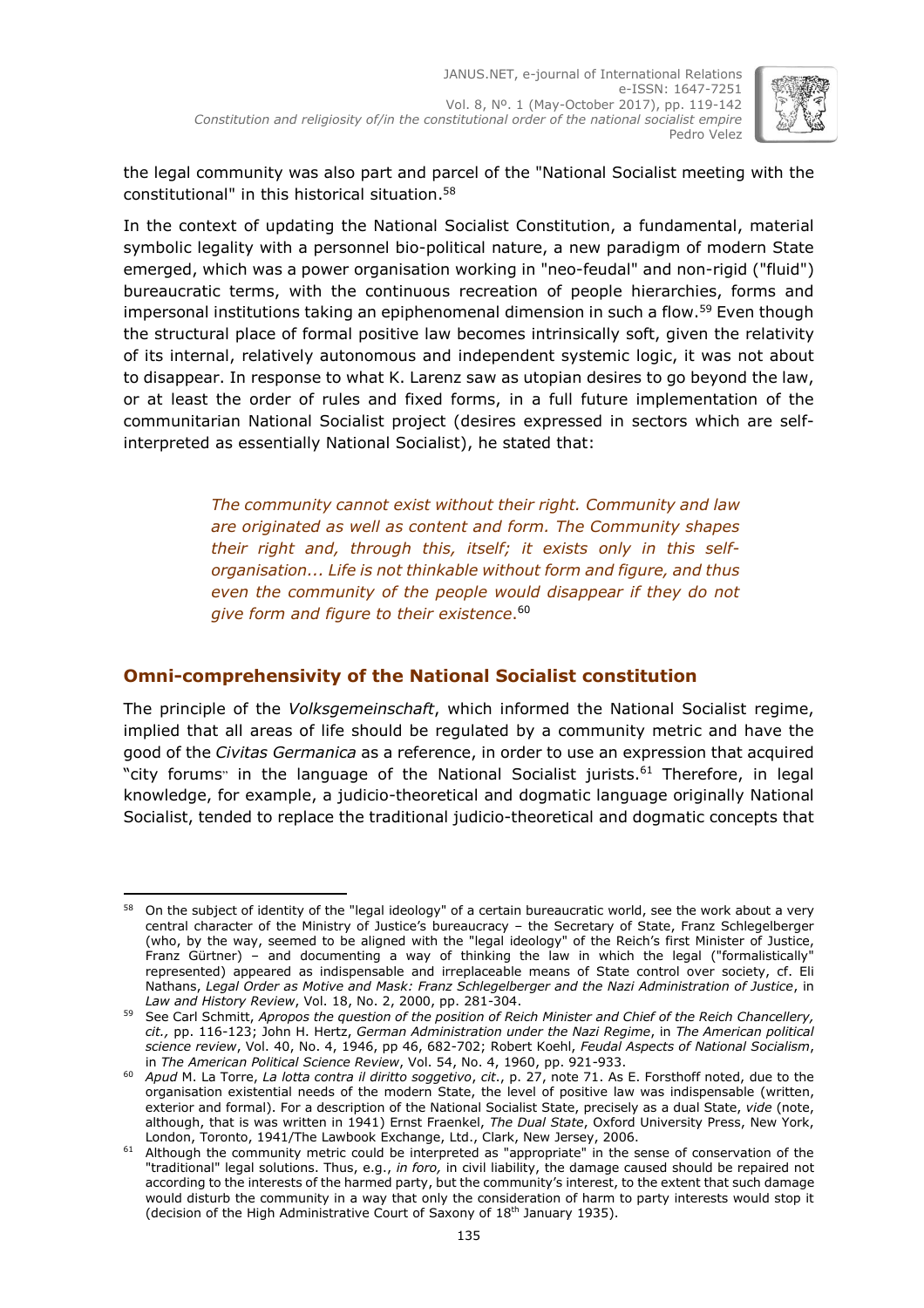

presupposed, or were seen as, a liberal and individualistic metaphysical and ideological substratum. 62

There was also a new and comprehensive existential paradigm *in fieri* based on the complete identification of the individual with the political community. The new people's national order required the establishment of a mode of communitarian subjectivity, a "community character" ("*Gemeinschaftspersönlichkeit*"), community-individuals. 63

The following paragraph by E. Forsthoff in 1933 from the *Der totale Staat,* which referred to the figure that the new State should assume, seems to account for the full dimension of the Third Reich:

> [T]*he total State should be a State of total liability. It represents the total involvement of every individual to the service of the nation. Such recruitment removes the privacy of individual existence. Everyone is responsible for everything, in their activity and public demonstrations as well as in their family and home, for the nation's destiny. It is not the fact that the State enacts its laws and commands to the smaller cells of people's lives that is important (this is the total, "social" quantitative State); it is the fact of also being able to assert a responsibility, to account for the individual who did not submit his own destiny to the Nation.* 64

## **A conception of the international order structuring**

It is true that the National Socialist experience does not have a truly analogous component for the dimension of abstract ideological universality inherent to the fascist politico-constitutional experience. However, it has a moment of concrete universality: the people's national community in its unity and totality was not conceived as limited by territorial or geographical boundaries. As E. R. Huber stated:

> [T]*he German people form a closed community that does not recognise national borders. It is evident that a people has not exhausted its possibilities just in the formation of a national State,*

<sup>-</sup><sup>62</sup> Michael Stolleis, *Community and National Community* (*Volksgemeinschaft*) *Reflections on legal terminology under National Socialism* in Michael Stolleis, *The Law under the Swastika, Studies on Legal History in Nazi Germany*, English vers., The University of Chicago Press, Chicago/London 1998, pp. 64-83. New generic ways of legal thought (appropriate to National Socialist constitutional ecology) acquired visibility: observe, e.g., Carl Schmitt's theory of concrete order (*konkretes Ordnungsdenken*) – which shows an institutionalist decision inflection of the renowned thinker – or Karl Larenz's (a combination of methodological neo-Hegelianism with National Socialist content) "method" of concretely general concepts (*konkret-allgemeine Begriffe*); on these new generic ways of legal thought, *vide* Oliver Lepsius, *The Problem of Perceptions of National Socialist Law or: Was there a Constitutional Theory of National Socialism?, cit*., pp. 36-37; Carl Schmitt, *La science allemande du droit dans sa lutte contre l'esprit juif (1936)*, in *Cités*, No. 14, 2003, pp. 173-180.

<sup>63</sup> Reinhard Höhn, *Staat und Rechtsgemeinschaft*, in *Zeitschrift für die gesamte Staatswissenschaft*, Vol. 95, No. 4., 1935, p. 676. In National Socialist constitutional discourse, such a communitarian perspective would not imply "the value of personality": "On the contrary, in politics, art and economic life, he complains about strong and free personalities"; it would be highlighted, e.g., by Ulrich Scheuner, *Peuple, État, Droit et Doctrine Nationale-Socialiste,* cit., p. 50.

<sup>64</sup> E. Forsthoff, *Der totale Staat*, Hanseatische Verlagsanstalt, Hambourg, 1933, p. 42 (*apud* Olivier Jouanjan, *Justifier L'injustifiable*, cit., p. 137).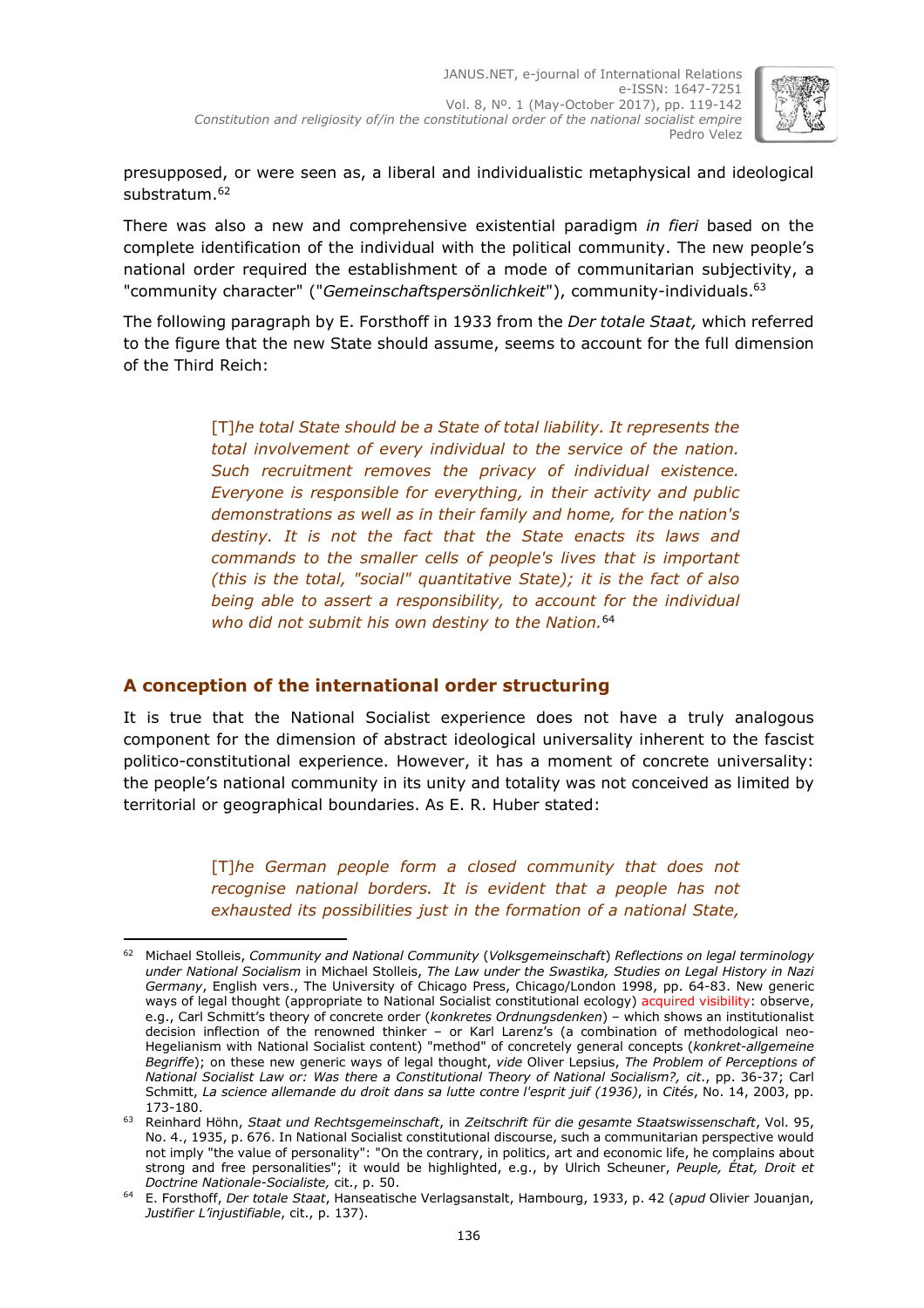

*but represents an independent community that goes beyond such limits.* 65

Consequently, the following ideas were adopted: union of all Germans in the same political entity – the establishment in 1938, with the end of Austria as an independent State, of a Great German Reich would be the largest part of it; constitution of a future Germanic Reich (Hitler *dixit*) that should integrate populations understood as objectively belonging to the *Volk* (e.g., Holland and Norway), all under the leadership of its original and mostly conscious core based in Germany; expansion of Germans to a new imperial "vital space". 66

Also originated from the idea of Reich, a thought on international order and international law particularly emerged (and also on a German Europe): Carl Schmitt's theory of the Great Spaces (*Grossraumlehre*), which was inspired by the Monroe Doctrine and pointed to an international order founded on the constitution of empires, leading large spaces and maintaining relationships with each other based on a principle of non-interference in one another's sphere; and a theory of vital space (*Lebensraum*), which was inspired by Haushofer and supported the right of the nation to conquer the territory necessary to meet the needs of its population (a theory with greater impact on the grand National Socialist expansion strategy to the east and related to National Socialist racialism).<sup>67</sup>

### **The political community and Christianity**

The regime initially adopted Christianity as a national State formation ethos and sought to co-opt Christian confessions into the establishment of a top-to-bottom national consensus. On 23rd March 1933, Chancellor Hitler declared to the Reichstag:

> [T]*he national government considers the two Christian confessions essential factors for the maintenance of our ethnic personality... But at the same time the Government expects its national and moral reconstruction task proposed to be properly appreciated... The only objective of the Government is to ensure a sincere collaboration between Church and State. The struggle undertook by the Government against materialism and the effort to create a real national community serve both the interests of the German nation and the Christian religion*. 68

<sup>-</sup><sup>65</sup> Ernst Rudolf Huber, *Verfassungsrecht des grossdeutschen Reiches*, op. cit., p. 158.

<sup>66</sup> See: *Hitler's Table Talk, 1941-1944: His Private Conversations*, *cit*., pp. 401 ff.; Reinhard Höhn, *Reich, Sphere of influence, Great power*, in Arthur J. Jacobson, Bernhard Schlink (eds.), *Weimar A Jurisprudence of Crisis*, cit., pp. 332-333.

<sup>67</sup> On these subjects, see, e.g., the following articles in Christian Joerges/Navraj Singh Ghaleigh (eds.), *Darker Legacies of Law in Europe, cit.*: Ingo J Hueck. *'Spheres of Influence' and 'Völkisch' Legal Thought: Reinhard Höhn's Notion of Europe*, pp. 71-85; John P McCormick, *Carl Schmitt's Europe: Cultural, Imperial and Spatial, Proposals for European Integration, 1923–1955*, pp. 133-141; Christian Joerges, *Europe a Großraum? Shifting Legal Conceptualisations of the Integration Project*, pp. 167-191.

<sup>68</sup> Cesare Santoro, *Hitler Germany, as seen by a foreigner*, *cit*., p. 36.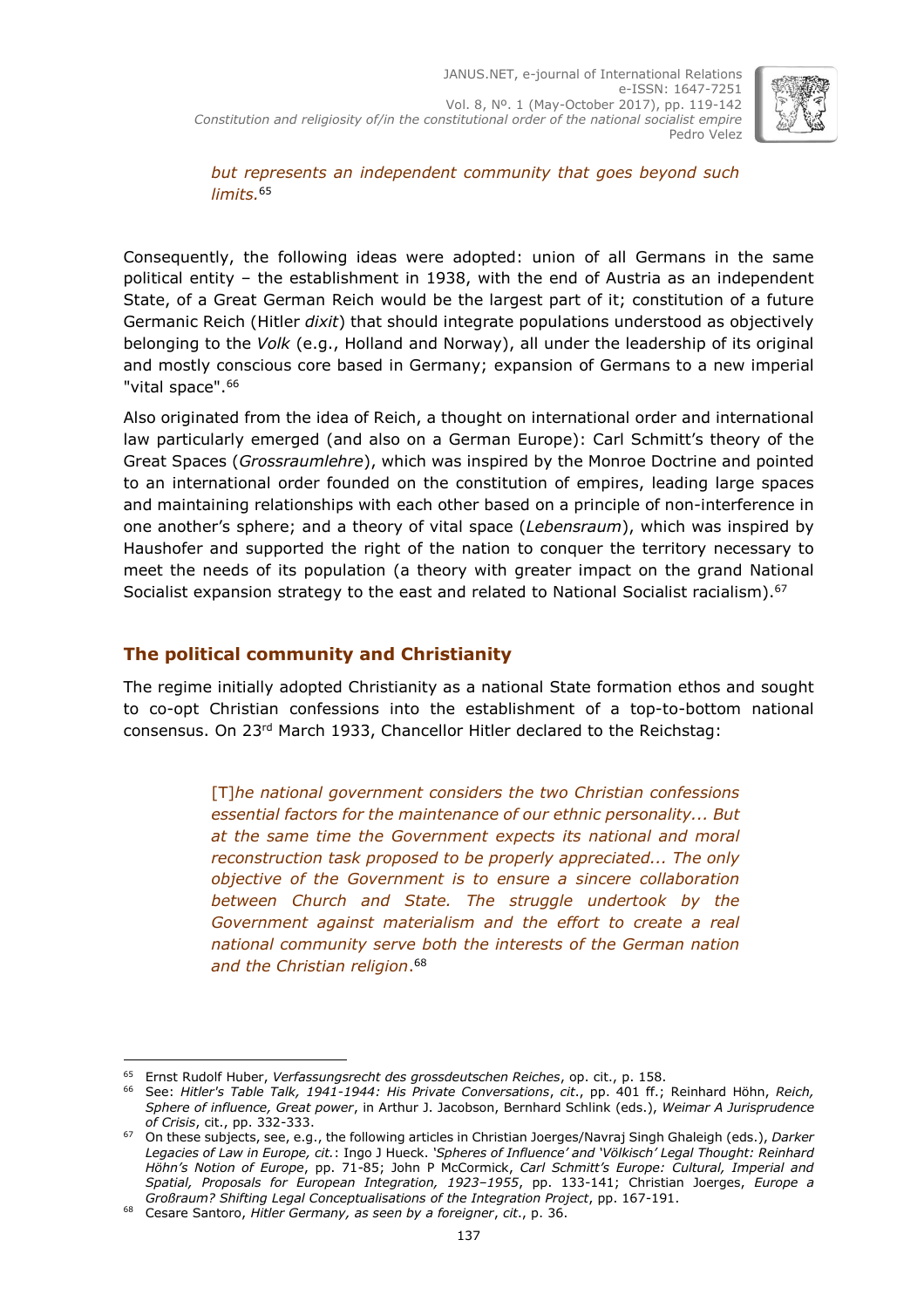

In such a framework, pointing to a national State civil peace and remembering the Bismarckian *Kulturkampf*, a concordat with the Catholic Church would be celebrated on 29<sup>th</sup> July 1933.<sup>69</sup> For a certain period, an attempt to establish a Protestant Church of the Reich was sponsored. 70

There were also a movement to square the Christian universe symbolic with the National Socialist worldview, according to an idea that the order should give substance to the concept of "positive Christianity". Although, the National Socialist Party programme had already consecrated such a concept:

> [T]*he party, as such, defends the point of view of a positive Christianity, without confessional connection to a particular belief. The party combats materialistic Jewish spirit within us and outside us*. 71

Part of the National Socialist universe had a "racist syncretism that was making Christ and God Aryan and Germanic" (E. Gentile).<sup>72</sup>

A sector of the governing class favoured, even explicitly, the replacement of Christianity with a new German *mythos* (Alfred Rosenberg, Heinrich Himmler). <sup>73</sup> Hitler explicitly distanced himself from such a project, publicly denying (in 1938, e.g.) an interpretation of National Socialism as a mystical worship movement, presenting it only as a movement with a racist *völkisch* political philosophy. 74

The Führer still remained strictly – liberally – linked to the "clarity" of the division between the State domain and the spiritual domain of the churches. In 1942, Hitler theorised about the very space of the churches' representatives in the life of the German community:

> [A]*s long as they are concerned with their religious problems, the State does not care about them. But, if they try by any means –*

<sup>-</sup><sup>69</sup> The concordat text can be seen in *The Persecution of the Catholic Church in the Third Reich, facts and documents translated from German,* Burns Oates*,* 1940, pp. 516-522.

 $70$  Rudolf Hess Hermann Göring pointed out on  $18<sup>th</sup>$  April 1940 that "the Führer not only gave up the plan of creating an Imperial Church that had already been proceeded, but now he rejects the entire plan". *Vide*  Hans Mommsen, *National Socialism as a political religion*, in Hans Maier and Michael Schäfer (ed.), *Totalitarianism and Political Religions: Concepts for the comparison of dictatorships, Volume II*, Routledge, London/New York, 2007, pp. 158 and 162, note 18.

<sup>71</sup> On the National Socialist "positive Christianity", Richard Steigmann-Gall, *The Nazis 'Positive Christianity': a Variety of 'Clerical Fascism'?,* in *Totalitarian Movements and Political Religions*, Vol. 8, No. 2, 2007, pp. 315- 327; cf., by the same author, *The Holy Reich, Nazi conceptions of Christianity, 1919-1945*, Cambridge University Press, Cambridge New York, 2003.

<sup>72</sup> Emilio Gentile, *New idols: Catholicism in the face of Fascist totalitarianism*, in *Journal of Modern Italian Studies,* Vol. 11, No. 2, 2006, p. 148. Karla Poewe, *New Religions and the Nazis,* New York/London, Routledge, 2006; Karla Poewe and lrving Hexham, *The Völkisch Modernist Beginnings of National Socialism: Its Intrusion into the Church and Its Antisemitic Consequence*, in *Religion Compass*, Vol. 3, No. 4, 2009, pp. 676–696; Doris L. Bergen, *Twisted Cross: The German Christian Movement in the Third Reich*, University of North Carolina Press, Press, Chapel Hill, 1996.

<sup>73</sup> Roger Eatwell, *Reflections on Fascism and Religion*, in *Totalitarian Mouvements and Political Religions*, Vol. 4, No. 3, 2003, p. 157. On the topic of occultist-pagan genealogy of National Socialism, see Nicholas Goodrick-Clarke, *Raízes Ocultistas do Nazismo, cultos secretos arianos e sua influência na ideologia nazi*, 1st Portuguese ed., Terramar, 2002.

<sup>74</sup> Emilio Gentile, *New idols: Catholicism in the face of Fascist totalitarianism*, cit., p. 148.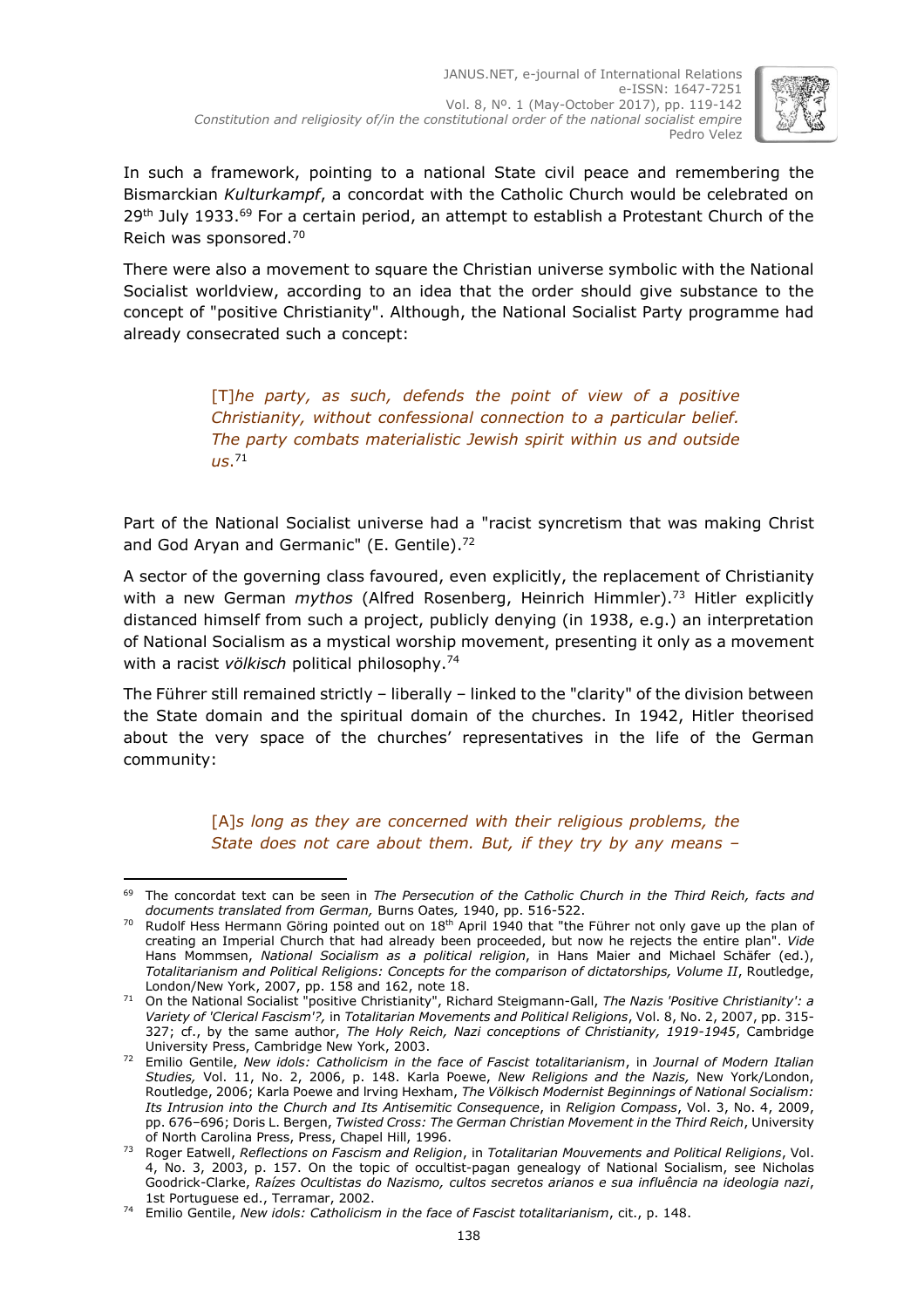

*letters, encyclicals, for example – to attribute to themselves rights that belong only to the State, we will force them to return to their specific spiritual, pastoral activities. They have no title to criticise the morality of a State. The German State leaders will be responsible for the morality of the German State and the German People".*<sup>75</sup>

In addition, like the liberals of the nineteenth century, the Führer expected, not without a deist residue, Christianity to gradually disappear with the progress of science and its social effectiveness. 76

Anyway, and decisively, due to the intensity of value in the *quid* that determined it as the Supreme Good and the reach of its idea, it was inherent to the National Socialist order the possibility or virtuality of a community ethos to replace Christianity as an existential paradigm, grammar of the collective existence. An outside observer of the National Socialist "system" noted:

> *[T]he Nazi movement is not anti-religious. The danger is to have a religion that is not of the Christian orthodox. This religion does not have the dogmatic character of the communist creed; it is a fluid and incoherent thing expressed in different ways. There is the neopaganism of the extreme pan-Germanic element, the Aryan and nationalised Christianity of the German Christians and the racial and nationalist idealism that is a characteristic of the whole movement and this, if it is not religious in the strict sense, tends to develop its own mythology and ethics that can easily take the place of Christian theology and ethics*. 77

One example of the latter essential reality: "Once we attributed an eternal existence to it, the *Volk* is the embodiment of value. Religions only have value if they serve to preserve the living substance of humanity", Hitler stated (in 1937, at the Congress of the National Socialist Party). <sup>78</sup> According to Hans Frank:

> *For us, National Socialists, the people are a primary ordering, given by God. The churches' Jus Divinum, as original divine right, is an erroneous application of the concept of law. The formulation of the complex of natural laws are clearer, while they can touch the common life of a people, that law which nature teaches*. 79

<sup>-</sup><sup>75</sup> *Apud* Emilio Gentile, *New idols: Catholicism in the face of Fascist totalitarianism*, cit., p. 147.

<sup>76</sup> On these dimensions of the *Führer*'s thoughts, see Eric Voegelin in *Hitler and The Germans, the collected works of Eric Voegelin volume 31*, cit., pp. 121-129 and Roger Eatwell, *Reflections on Fascism and Religion*, cit.

<sup>77</sup> We referred to the historian Christopher Dawson – *vide* Christopher Dawson, *Religion and the Totalitarian State*, in *The Criterion*, Vol. 14, No. 54, 1934, p. 8.

<sup>78</sup> *Apud* Ernst Fraenkel, *The Dual State*, cit., p. 120.

 $79$  The idea that "the people was in itself a primary plan given by God" was later interpreted according to a racist interpretation of natural people. See Hans Frank, *Fondamento Giuridico dello Stato Nazionalsocialista*, cit., pp. 24-25 (*maxime* note 9).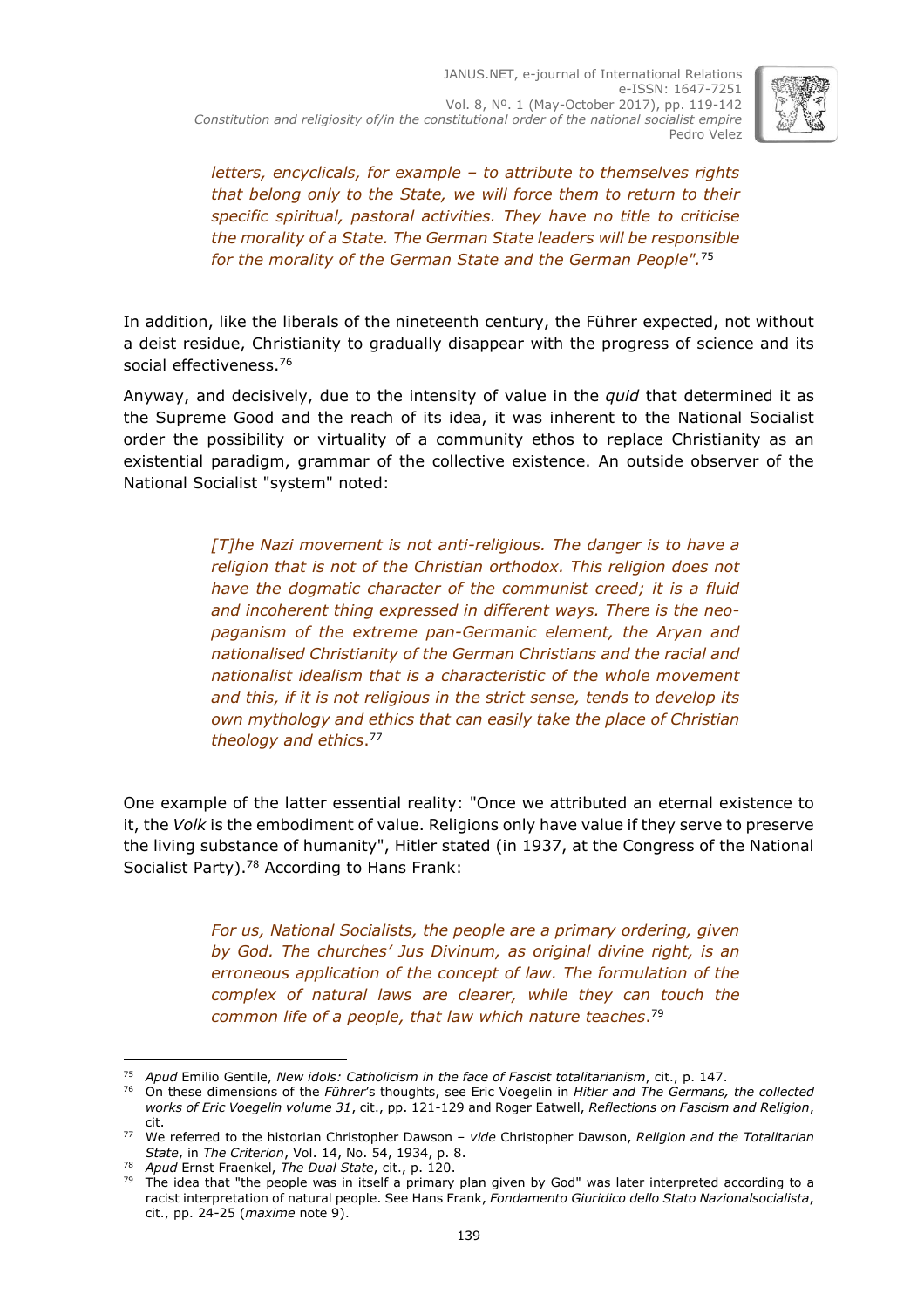

Besides the "pragmatic" dimensions, there were conflicts against this background that were felt by the Catholic Church; the network of Catholic organisations was almost completely dismantled, with the progressive suppression of Catholic schools, institutions and press, which added to the systematic defamation of the Church's principles and institutions. <sup>80</sup> In 1937, the encyclical *Mit brennender Sorge* of Pius XI, although condemning core aspects of the conception of order associated with the National Socialist regime and not directly a regime, seemed to, ultimately, respond to the crystallisation of a new comprehensive secular absolute:

> *If the race or the people, the State or any of its emanations, the representatives of State power or other fundamental elements of human society have, in the natural order, a respectable place, who, however, unties them from this scale of earthly values, elevating them to the category of supreme law of everything, even of religious values, deifying them with cult worship, perverts and falsifies the order created and imposed by God and is far from the true faith in God and the conception of life according to it*. 81

In times of National Socialism in total war, Hitler clarified in the famous "table talk":

*When National Socialism has ruled long enough, it will no longer be possible to conceive a way of life different from ours. In the long term, National Socialism and religion will not be able to coexist*. 82

In such a context, likewise, the untying and disengagement of the National Socialist regime in relation to the sources and more structural ethos of the concrete order of society in which it emerged will be understood.

<sup>-</sup>80 A notorious symbolic dispute between the crucifix and the portrait of Hitler in schools in Bavaria from 1937 to 1941 was part of such a conflict scenario (by "bottom-up" imposition, and in wartime, the ban on displaying the crucifix in public schools would be raised in 1941). On the relations between the Third Reich and the Catholic Church, see Guenter Lewy, *The Catholic Church and Nazi Germany*, 2nd ed., Da Capo

Press, Boulder, Colo, 2001.<br><sup>81</sup> *Vide*: http://www.vatio [http://www.vatican.va/holy\\_father/pius\\_xi/encyclicals/documents/hf\\_p-xi\\_enc\\_14031937\\_mit](http://www.vatican.va/holy_father/pius_xi/encyclicals/documents/hf_p-xi_enc_14031937_mit-brennender-sorge_it.html)[brennender-sorge\\_it.html\)](http://www.vatican.va/holy_father/pius_xi/encyclicals/documents/hf_p-xi_enc_14031937_mit-brennender-sorge_it.html). Heinz-Albert Raem, *Pius XI und der Nationalsozialismus. Die Enzyklika "Mit brennender Sorge" vom 14 März 1937*, Schöningh, Paderborn, 1979.

 $82$  The considerations that followed such a statement were also significant: "It is a simple matter of honesty and everything comes down to it. In England, the statute of the individual in relation to the Church is governed by State considerations. In the United States, it is all purely a matter of conformism. The special quality of the German people is patience; and they are the only people capable of making a revolution in this field. They could do it, because only the German people made the moral law the principle which governs their action. The heaviest blow that ever struck humanity was the coming of Christianity. . . ". Cf. *Hitler's Table Talk, 1941-1944: His Private Conversations*, cit., pp. 6-7 (15th July 1941).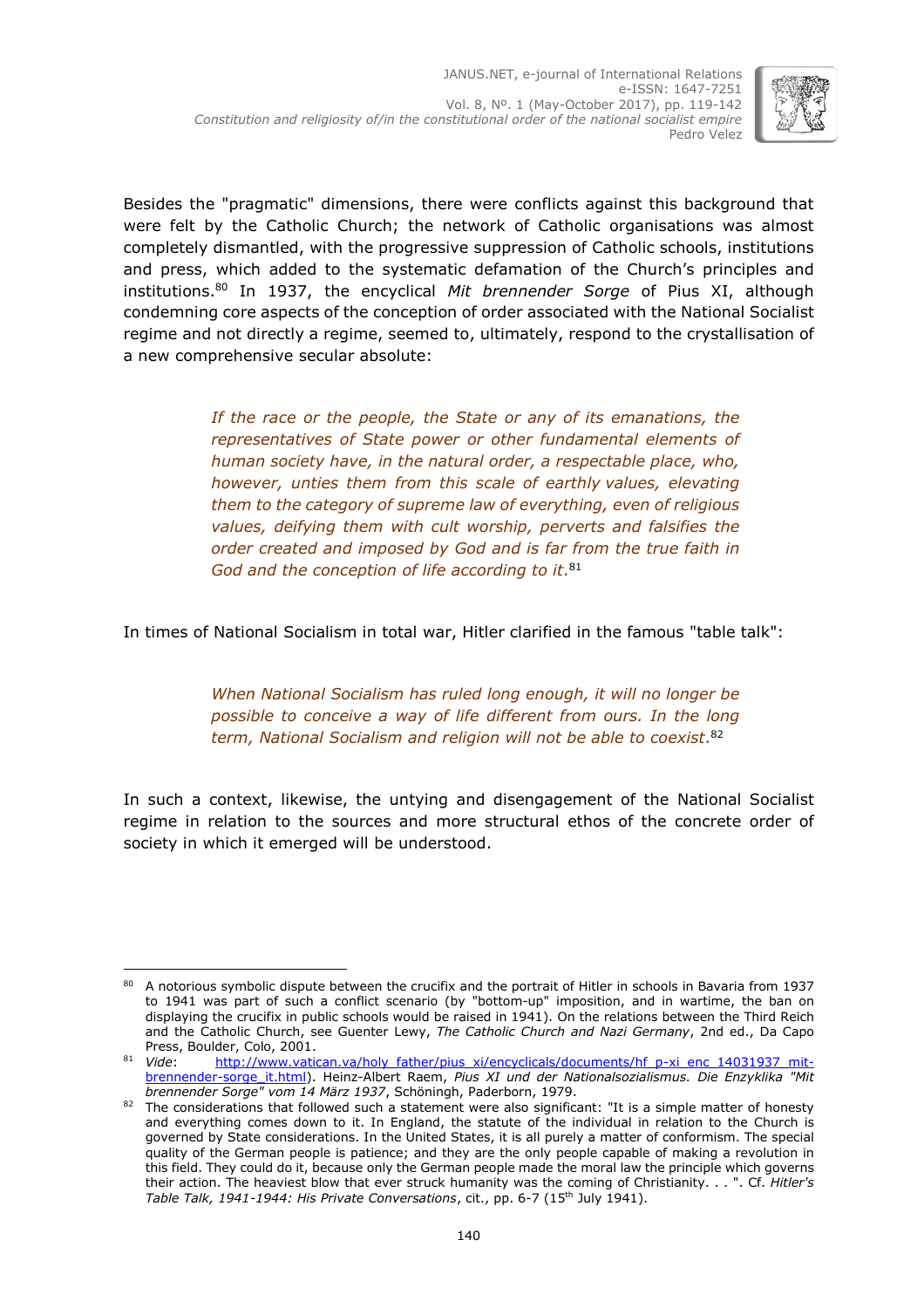

## **Conclusion**

It seems evident that the National Socialist regime characterised itself as having identified the political community – a racially determined political community raised to the Absolute – with an empirical and historical personality regarded as eminently communitarian*.* Martin Heidegger's following statements, contained in an appeal to German students on 3<sup>rd</sup> November 1933, may reflect the last substance of the National Socialist order:

> *German students! The National Socialist Revolution brings a complete turnaround to our German life. Do not let dogmas and "ideas" rule your being. The Führer himself, and only him, is the present and future reality of the German people and its law*. 83

Regarding the National Socialist Third Reich, perhaps one should speak of a constitutional formation, ultimately, with no parallel in modern politics.<sup>84</sup>

As well as in the interwar regimes, usually classified as non-democratic right-wing regimes, in the German case the political community was raised to the first and last reference of order construction (also taking into account the traditional-religious as part of the national). As in some of these regimes, especially in Italian fascism, the political community could also be interpreted as a comprehensive *Absolutum*. The National Socialist constitutional formula could not, however, be essentially assimilated to such "generic" and "sub-generic" frameworks: it stands out, mainly and in an eminently singular and *sui generis* way, for its construction of constitutional order through reference to a political community concretely absolutised in terms of its personification in a human figure, in a "community-individual.<sup>85</sup> Throughout twenty years of fascism, an essentially "mono-archical" State crystallised, but a proper constitutional doctrine similar to the

<sup>-</sup><sup>83</sup> Martin Heidegger, *Political Texts* (1933-1934), in Richard Wolin (ed.), *The Heidegger Controversy: A Critical Reader*, The MIT Press, Cambridge, Massachusetts, and London, England, 1993, pp. 46-47.

<sup>84</sup> The idea that the personification of the political community in a community-individual is a nuclear dimension, if not the central dimension, of the National Socialist regime, can be found in the writings of some authors, although frequently the National Socialist case is pointed out, among others, as a case in which a phenomenon of "community embodiment" occurs superlatively or par excellence. See, e.g.: Klaus Vondung, *National Socialism as a Political Religion: Potentials and Limits of an Analytical Concept,* cit., pp. 587–595; Marcel Gauchet, *À l'épreuve des totalitarismes, L'avènement de la Démocratie III,* Bibliothèque des sciences humaines, Gallimard, Paris, 2010, pp. 464 ff. Cf. Also see Claude Lefort's pioneering writings (mainly focus on Stalinism, but also referring to National Socialism and fascism) on the figure of the "Egocratic" as a characteristic figure of totalitarianism: Claude Lefort, *la logique totalitaire* e *l'image du corps et le totalitarisme,* in Claude Lefort, *L'invention démocratique: les limites de la domination totalitaire*, Fayard, Paris, 1981, pp. 85-106 and pp. 159-176, respectively.

<sup>85</sup> On the constitutional realities referred to in the text, see: Pedro Velez, *Das Constituições dos Regimes Nacionalistas do Entre-guerras,* ICS, Lisboa, 2016 and Pedro Velez, *Sobre a ordem constitucional no/do fascismo italiano,* cit., pp. 69-96. These are the various fundamental constitutional decisions (or material constitutions) concretely recognised: (i) elevation of the political community to Absolute (Italian fascism); (ii) designation of the political community as a prominent good, but not clearly as an exclusive order principle (several order projects "constitutionalistically" articulated, especially through the emanation of new written constitutions – as in Poland, Estonia, Lithuania and etc.); (iii) desire for a monist national State order with a Catholic identity (Spain under Primo de Rivera; first Francoism); (iv) definition of a public orthodoxy of Christian radication, in which Christianity is inscribed no more than as a civil national element (Hungary restored by Horthy, the "French State"); (v) conception of an ethnocentric political community as exclusive and unconditional *nec plus ultra* (absorbing in itself the local traditional religious) (the "Croatian Independent State" to the Romanian "Legionary National State", e.g.); vi) elevation of the political community to the Supreme Good, but submitting itself to a concretely Catholic "moral invariant" (crystallised Francoism, in the first line; in the "Austrian State" and Portuguese New State).